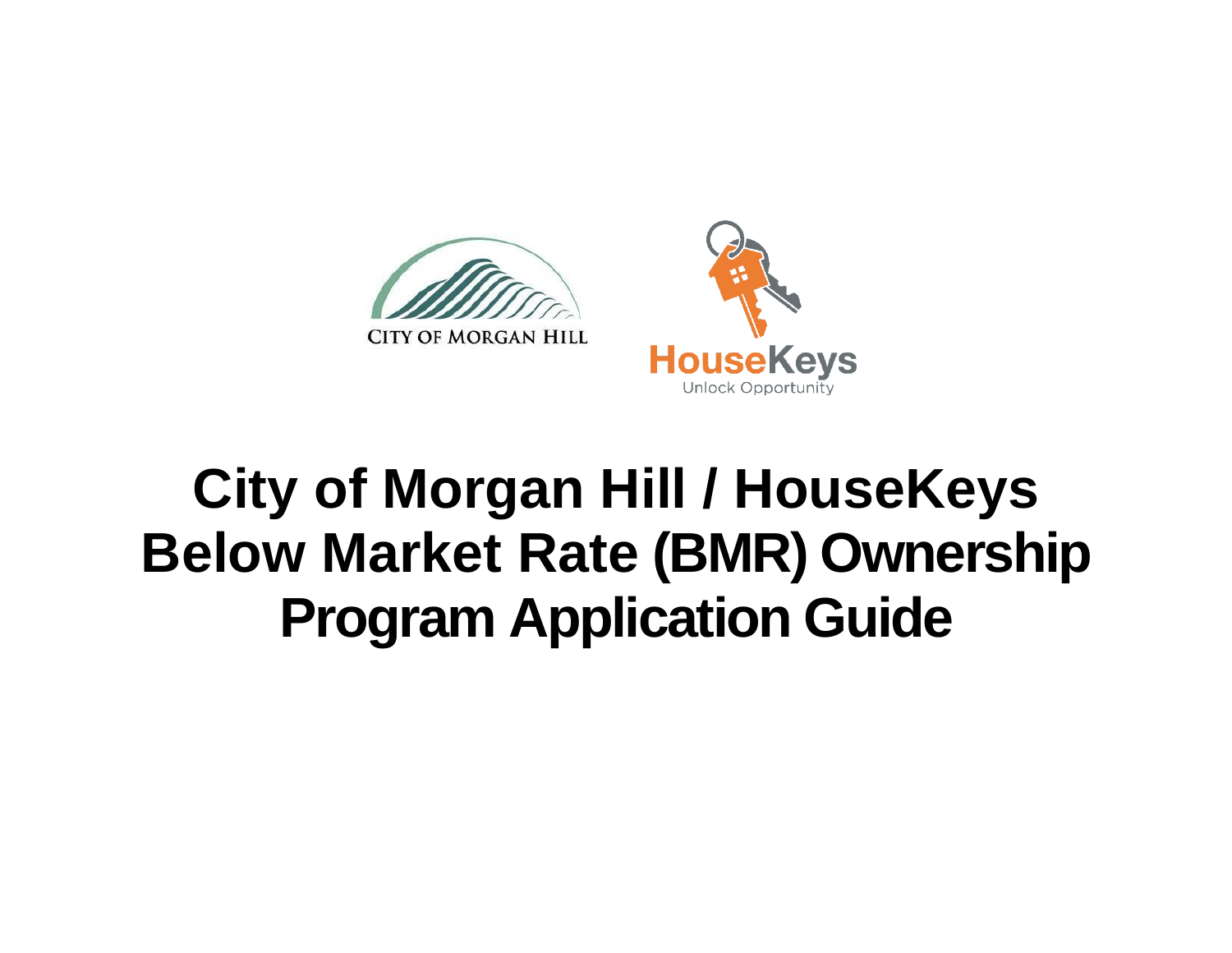



### **TABLE OF CONTENTS**

| <b>TABLE OF CONTENTS</b>                                            | PAGE <sub>1</sub> |
|---------------------------------------------------------------------|-------------------|
| 1. INTRODUCTION                                                     | <b>PAGE 2</b>     |
| 2. ONLINE WEB PORTAL                                                | PAGE <sub>3</sub> |
| 3. ESTABLISHING AN ACCOUNT                                          | PAGE 4            |
| <b>HOUSEHOLD INFORMATION PROFILES</b><br>4.                         | PAGE 5            |
| 5. APPLICATION PROCESS                                              | PAGE 6            |
| BELOW MARKET RATE (BMR) PRICING AND CITY'S OPTION TO PURCHASE<br>6. | <b>PAGE 12</b>    |
| APPLICATION FILE STRUCTURE AND CRITERIA                             | <b>PAGE 13</b>    |
| 8. FIRST-TIME HOMEBUYER, EDUCATION, AND TITLE REQUIREMENTS          | <b>PAGE 14</b>    |
| 9. ELIGIBILITY AND PREFERENCE CRITERIA                              | <b>PAGE 15</b>    |
| <b>10. APPLICATION CRITERIA</b>                                     | <b>PAGE 21</b>    |
| <b>11. TRANSACTION &amp; DOCUMENT HANDLING</b>                      | <b>PAGE 28</b>    |
| <b>12. REASONABLE ACCOMMODATION</b>                                 | <b>PAGE 30</b>    |
| <b>13. APPROVED VENDORS</b>                                         | <b>PAGE 31</b>    |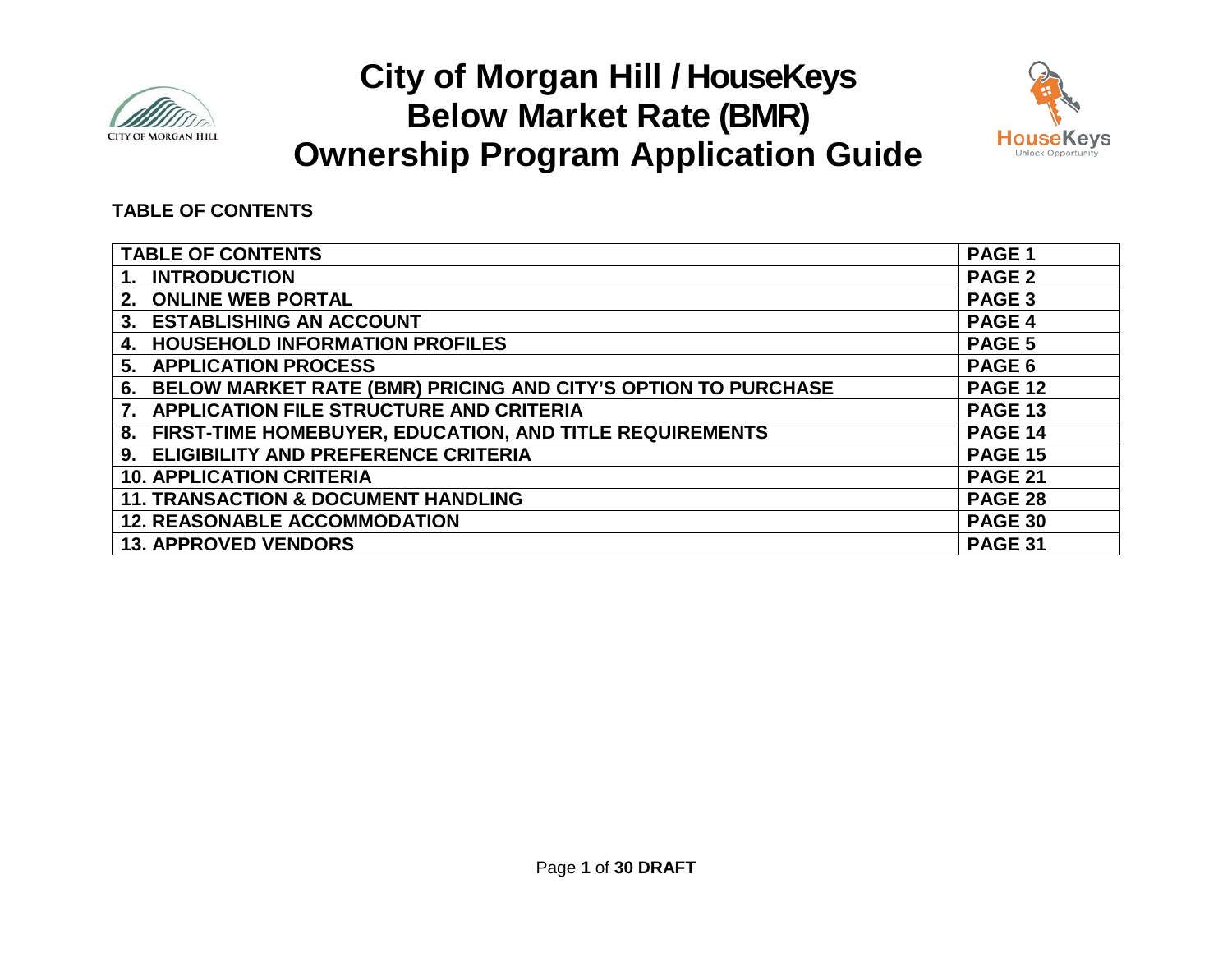



### **1.INTRODUCTION**

Buying, owning, and selling an Affordable Below Market Rate (BMR) Ownership Unit differs in many ways from buying, owning, and selling a market rate. It is important that the buyers and sellers of BMR Ownership Units understand the rules and procedures of the Program fully.

HouseKeys is the City of Morgan Hill's Affordable Housing Program Administrator. This Program Guide includes the guidelines, policies, and procedures that comprise the affordable homeownership program for below market rate (BMR) homes.

The Program Guide and other relevant information (e.g., Ordinance procedures and income limits) will be amended and updated from time to time, so long as such rules, policies and procedures do not violate any affordable housing laws. All proposed changes are subject to approval by the City Council prior to implementation.

Updates to this Program Guide and other relevant information will be posted on the HouseKeys Website

Please contact the City or HouseKeys regarding any conflicts between this Program Guide, the Developer's Affordable Housing Agreement, the owner's BMR Agreement, and/or the City's recorded documents.

Please contact HouseKeys with any questions or concerns regarding this document or any other question regarding the City's affordable housing program:

Online:http://www.housekeys.org Online: https://www.myhousekeys.com Email: programs@housekeys.org Phone: 1-877-460-KEYS (5397) Address: 17575 Peak Avenue, Morgan Hill, CA 95037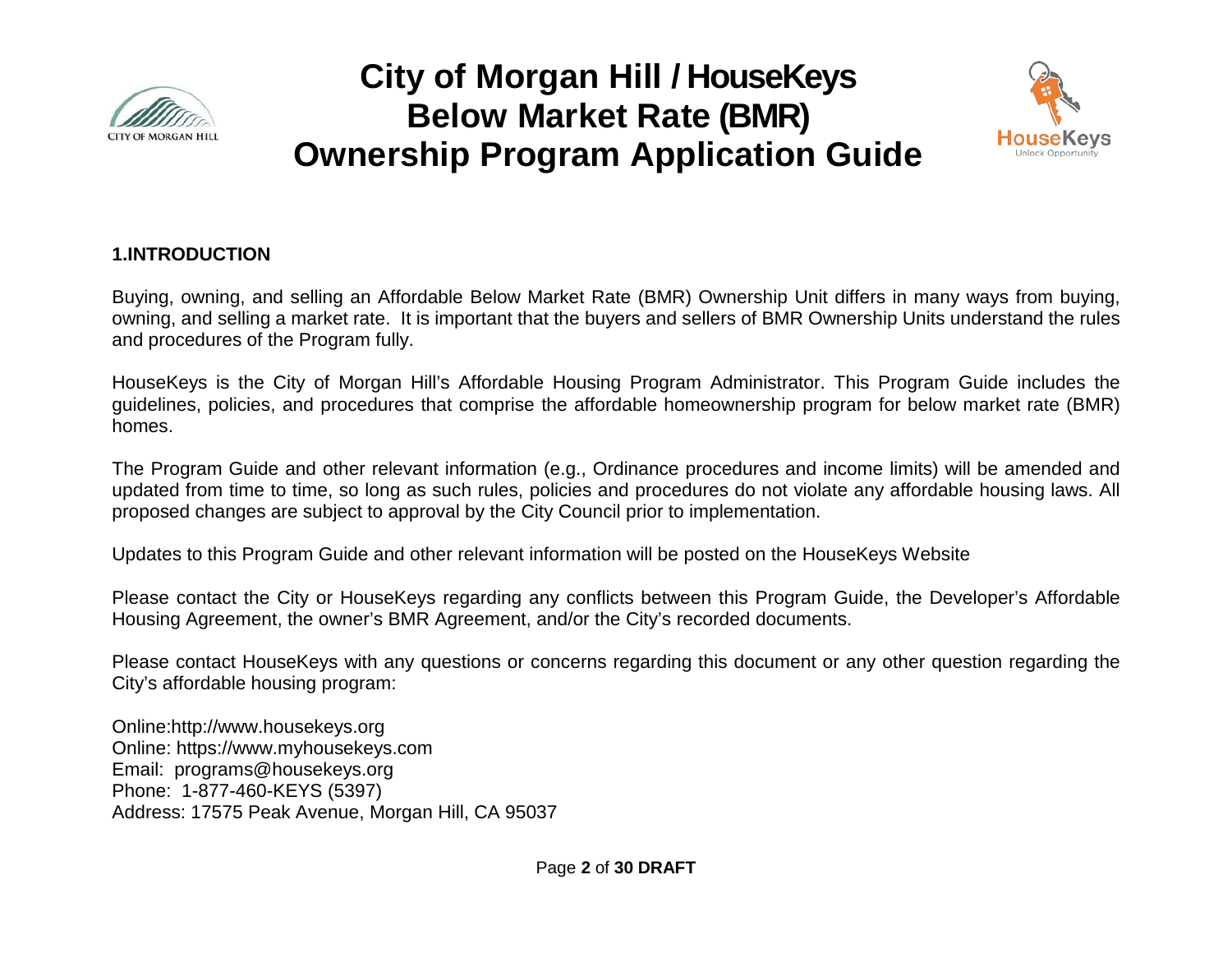



### **2. ONLINE WEB PORTAL DASHBOARD OVERVIEW**

| <b>Information Profiles</b>                                                                                                                                                                                                                                                                                                                                                                                                                                                                                                                                                                                                   | <b>Tools &amp; Planning</b>                                                                                | <b>Program Center</b>                                                                                                                                                                                                                                                                          |
|-------------------------------------------------------------------------------------------------------------------------------------------------------------------------------------------------------------------------------------------------------------------------------------------------------------------------------------------------------------------------------------------------------------------------------------------------------------------------------------------------------------------------------------------------------------------------------------------------------------------------------|------------------------------------------------------------------------------------------------------------|------------------------------------------------------------------------------------------------------------------------------------------------------------------------------------------------------------------------------------------------------------------------------------------------|
| <b>Information Profiles are used to</b><br>There are many calculations<br>involved in an Affordable<br>gather important facts that<br>determine your eligibility and<br><b>Housing Program. From</b><br>qualification. These profiles will<br>calculating the income category<br>be used by the Program<br>of your household, to<br>determining your maximum<br>Administrator to complete your<br><b>Program application and</b><br>restricted rent price and utility<br>determine your eligibility to<br>allowance, it's important to<br>participate in Program activities.<br>understand the math behind<br>these Programs. |                                                                                                            | <b>All Application, Opportunities,</b><br><b>Opportunity Drawings, and</b><br><b>Participation Activities are</b><br>captured in your Program<br>Center. As soon as you<br>complete your initial registration,<br>this is where you'll spend the<br>most time participating in the<br>Program. |
|                                                                                                                                                                                                                                                                                                                                                                                                                                                                                                                                                                                                                               |                                                                                                            |                                                                                                                                                                                                                                                                                                |
| <b>Program File Cabinet</b>                                                                                                                                                                                                                                                                                                                                                                                                                                                                                                                                                                                                   | <b>Program Marketplace</b>                                                                                 | <b>Community Center</b>                                                                                                                                                                                                                                                                        |
| As you start to apply for and<br>participate in Program activities,<br>your file cabinet is where you'll<br>track progress, exchange<br>information, and communicate<br>with Program administrators.                                                                                                                                                                                                                                                                                                                                                                                                                          | The Program marketplace is<br>where you can shop for<br>ownership, rental, and financing<br>opportunities. | The online community center will<br>have a classroom, a bulletin<br>board, and chatroom so you can<br>stay educated, informed and in<br>touch with other Program<br>participants and stakeholders.                                                                                             |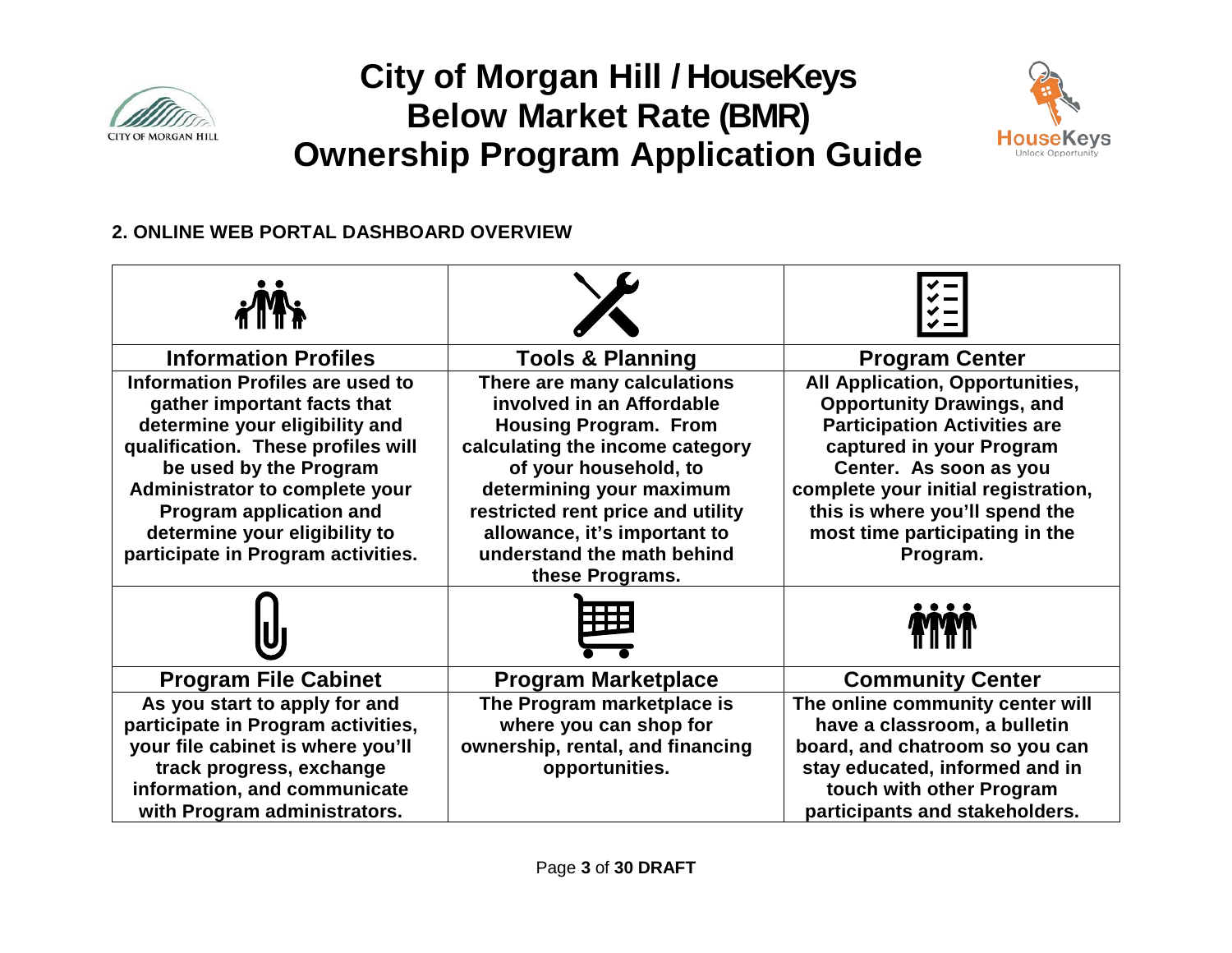



### **3. ESTABLISHING AN ACCOUNT (HOUSEHOLD PROFILE) IN THE MYHOUSEKEYS (WWW.MYHOUSEKEYS.COM)**

**The following five (5) actions are the initial steps needed to establish your household's affordable housing account.** 

| <b>REGISTRATION</b><br><b>PROCESS</b>         | <b>ACTION OR MILESTONE</b>                                                                                                                                                                                                                                                                                                                                                   |  |
|-----------------------------------------------|------------------------------------------------------------------------------------------------------------------------------------------------------------------------------------------------------------------------------------------------------------------------------------------------------------------------------------------------------------------------------|--|
| 1. Initial Signup                             | Start out by completing our simple registration form. This step collects very<br>basic information from you to establish a User Account, including your name,<br>contact information, and your household size and income.                                                                                                                                                    |  |
| 2. Complete the<br><b>Registration Wizard</b> | The next step includes additional details about your address, household members,<br>income profiles, and preference criteria. The preference criteria are described on<br>Step 5 of the Registration Wizard. Completion of the Wizard will create a summary<br>of your household and provide you with access to additional features of the<br><b>Administrator Platform.</b> |  |
| 3. Browse the<br><b>Marketplace</b>           | The Marketplace allows you to shop for Ownership, Rental and Finance Program<br>opportunities that interest you. Make sure to read the Program Profile and get an<br>understanding for how it works, the intent, the rules and the process.                                                                                                                                  |  |
| 4. Request an<br><b>Application I.D.</b>      | The Application I.D. allows the Program Provider and Administrator to identify<br>your household as a prospective applicant household. It also puts you on the<br>notification list to receive information and updates.                                                                                                                                                      |  |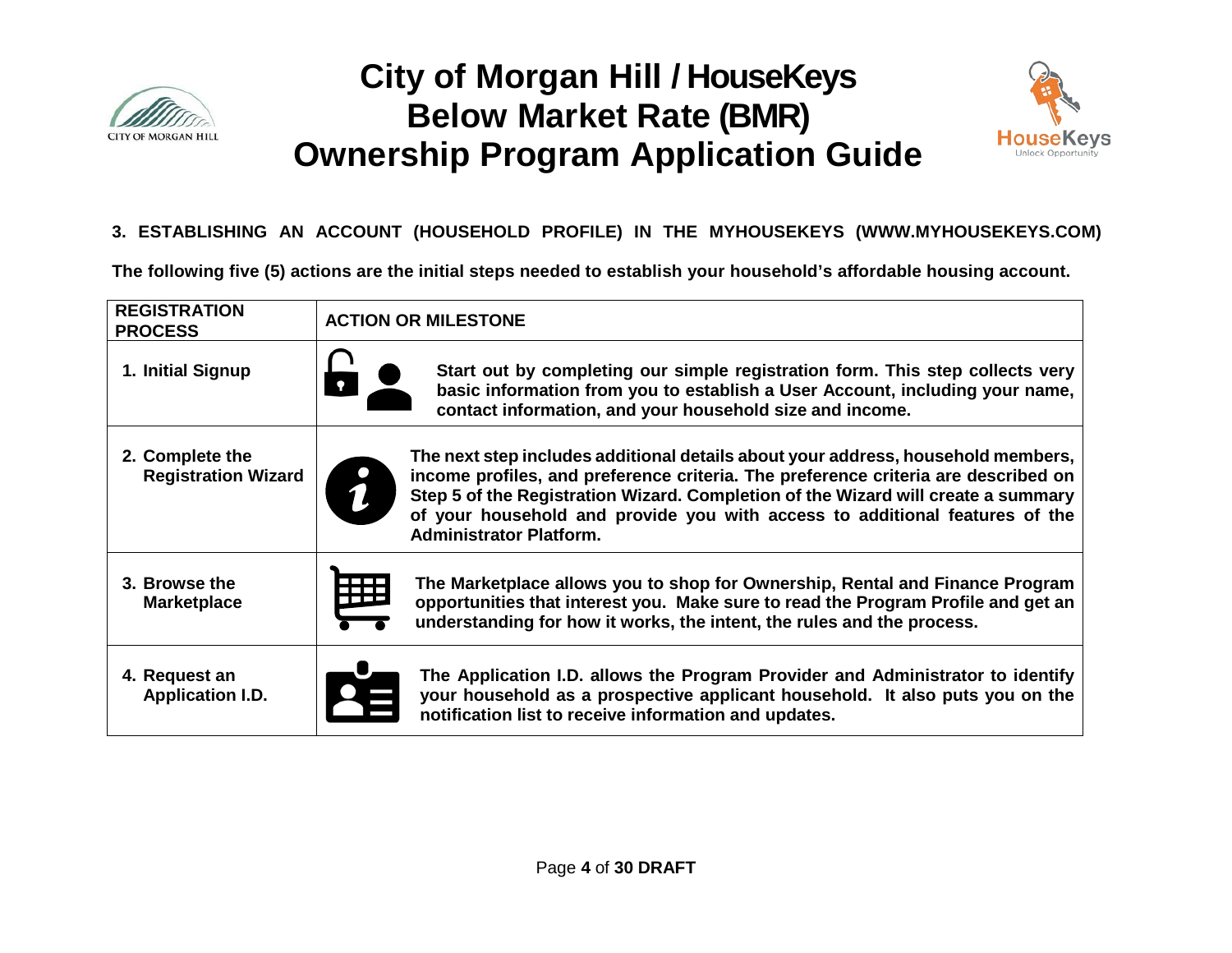



**5. Find an Opportunity and Enter an Opportunity Drawing**



**Each Opportunity is placed into an Opportunity Drawing that allows HouseKeys to facilitate multiple applicant interest. Application I.D.s are prioritized through a Random Selection Process (Lottery) or by Time and Date Stamp (First-Come-First-Serve).**

### **4. HOUSEHOLD INFORMATION PROFILES**

HouseKeys holds orientation classes to introduce the Program and help applicant Households organize their application files and prepare for the application process. The application packet is broken down into 10 **Household Information Profiles:**

| #            | <b>Information</b><br><b>Profile Name</b> | <b>Description</b>                                           | <b>Purpose</b>                                                                                                                                                                                                                  |
|--------------|-------------------------------------------|--------------------------------------------------------------|---------------------------------------------------------------------------------------------------------------------------------------------------------------------------------------------------------------------------------|
| $\mathbf{1}$ | <b>Location Profile</b>                   | Where you live and<br>where you work                         | The address where you live and work is an important factor in determining your<br>eligibility. The county you presently live in, or may be moving to, is often used<br>to determine how to categorize your household.           |
| 2            | Member Profile                            | The people who live in<br>your housing unit                  | The number of people in your household determines your household size and<br>household size is used to determine income category.                                                                                               |
| 3            | Income Profile                            | Documenting the total<br>income of all<br>household members. | Income documentation is required by all household members who are 18 years<br>of age or older                                                                                                                                   |
| 4            | <b>Expense Profile</b>                    | Documenting monthly<br>expense obligations                   | It's important to ensure that your total monthly expenses show that you can<br>afford the monthly rent for the unit you are applying for                                                                                        |
| 5            | <b>Asset Profile</b>                      | Deposit Funds and<br>other Assets                            | You need to document your rental deposit funds. Please note that Assets are<br>included in income calculations using the income shown on statements or<br>calculations used by the Program Underwriter. See Asset Limits below. |
| 6            | <b>Liability Profile</b>                  | Your Debt                                                    | Your debt adds to monthly expenses and the maximum monthly rent that you<br>can afford is an important qualification factor                                                                                                     |
| 7            | <b>Credit Profile</b>                     | <b>Your Credit Score</b>                                     | All three credit bureaus (Equifax, Experian, and TransUnion) are evaluated to<br>ensure you meet minimum credit requirements                                                                                                    |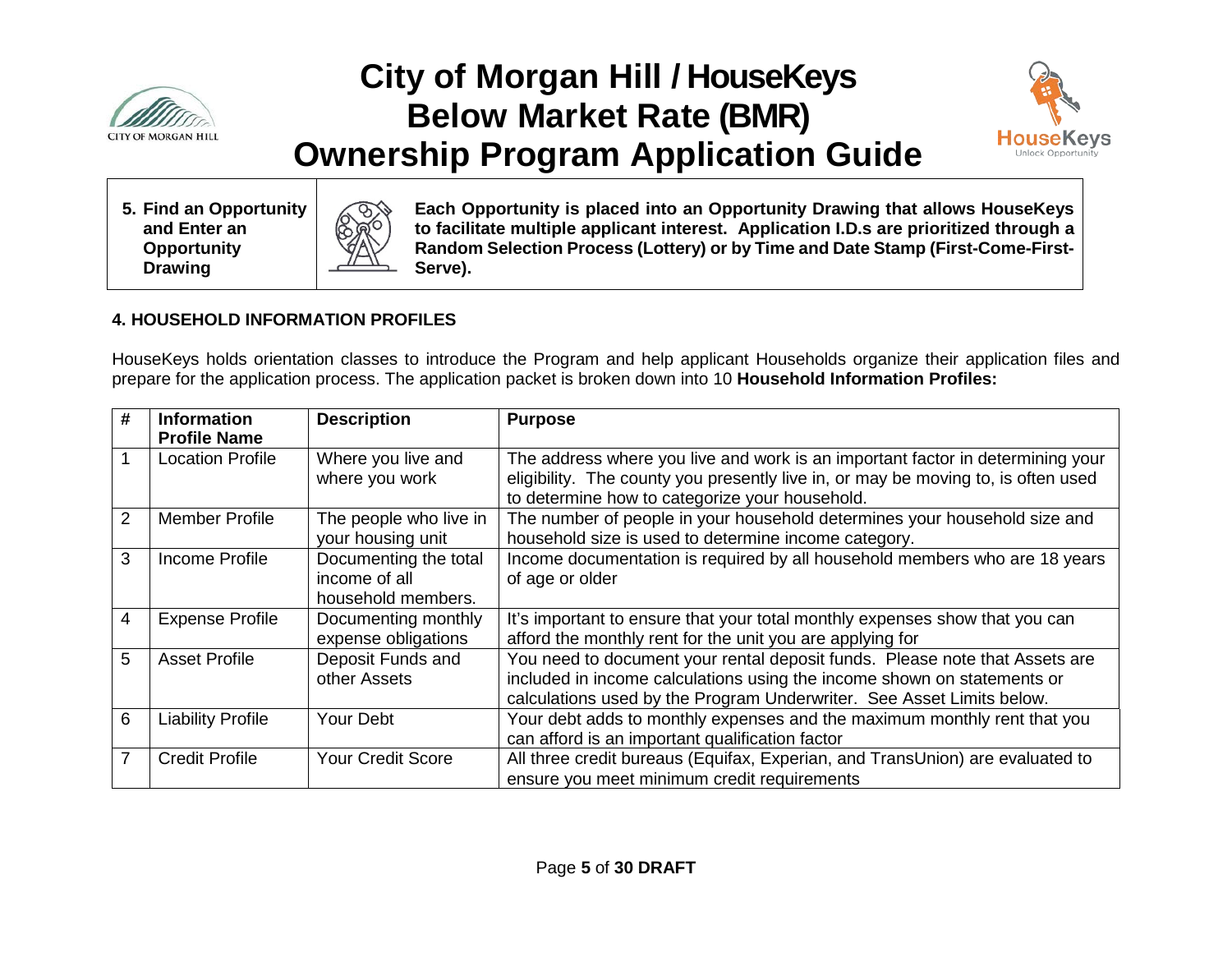



|      | <b>Public Record</b> | Collections, Liens,  | These are evaluated to determine whether or not there is any risk that the     |
|------|----------------------|----------------------|--------------------------------------------------------------------------------|
|      | Profile              | Bankruptcies and     | finalization of lease signing or meeting any of the property management        |
|      |                      | Foreclosures         | requirements.                                                                  |
|      | Demographics         | Applicant            | Demographic information is critical to ensure fair housing compliance and to   |
|      | Profile              | Characteristics      | track how Program Providers are meeting their housing goals.                   |
| 10 l | Program              | Program Factors that | While all applicants may apply for a housing program, applicants that live and |
|      | Preference Profile   | determine Applicant  | work where the program is located are prioritized in many jurisdictions.       |
|      |                      | Priority             |                                                                                |

### **5A. APPLICATION PROCESS (ORIENTATION, PRE-APPLICATION, AND PREFERENCES)**

The application process is summarized below and on the following pages:

#### **ORIENTATION**

• All applicants, co-applicants, married couples, domestic partners, and any person that can or will be on title, must complete the Orientation before being eligible to participate in an Opportunity Drawing. Any exceptions to this rule will be posted in the Opportunity Drawing details. Applicants can sign up for an orientation class on the HouseKeys website.

#### **PRE-APPLICATION AND APPLICATION ID ASSIGNMENT**

- Request an Application ID in the Program Center
- Answer all of the Pre-Application Questions in the Request Wizard
- The applicant will either receive a pass or fail rating based on the information in the pre-application wizard
- If the applicant passes, an Application ID will be assigned immediately. If there is a system delay or malfunction, Application IDs can take up to 10 business days to be assigned.
- An Application ID does not mean you are eligible or approved for the Program. It provides the applicant Household with the ability to enter Opportunity Drawings.

### **PREFERENCES AND RANKING**

In all instances, the live in Morgan Hill / work in Morgan Hill preference (described in Section 9) will be used and verified by HouseKeys during the application process. Applicant Households that meet the stated preference criteria will be assigned a higher ranking. Once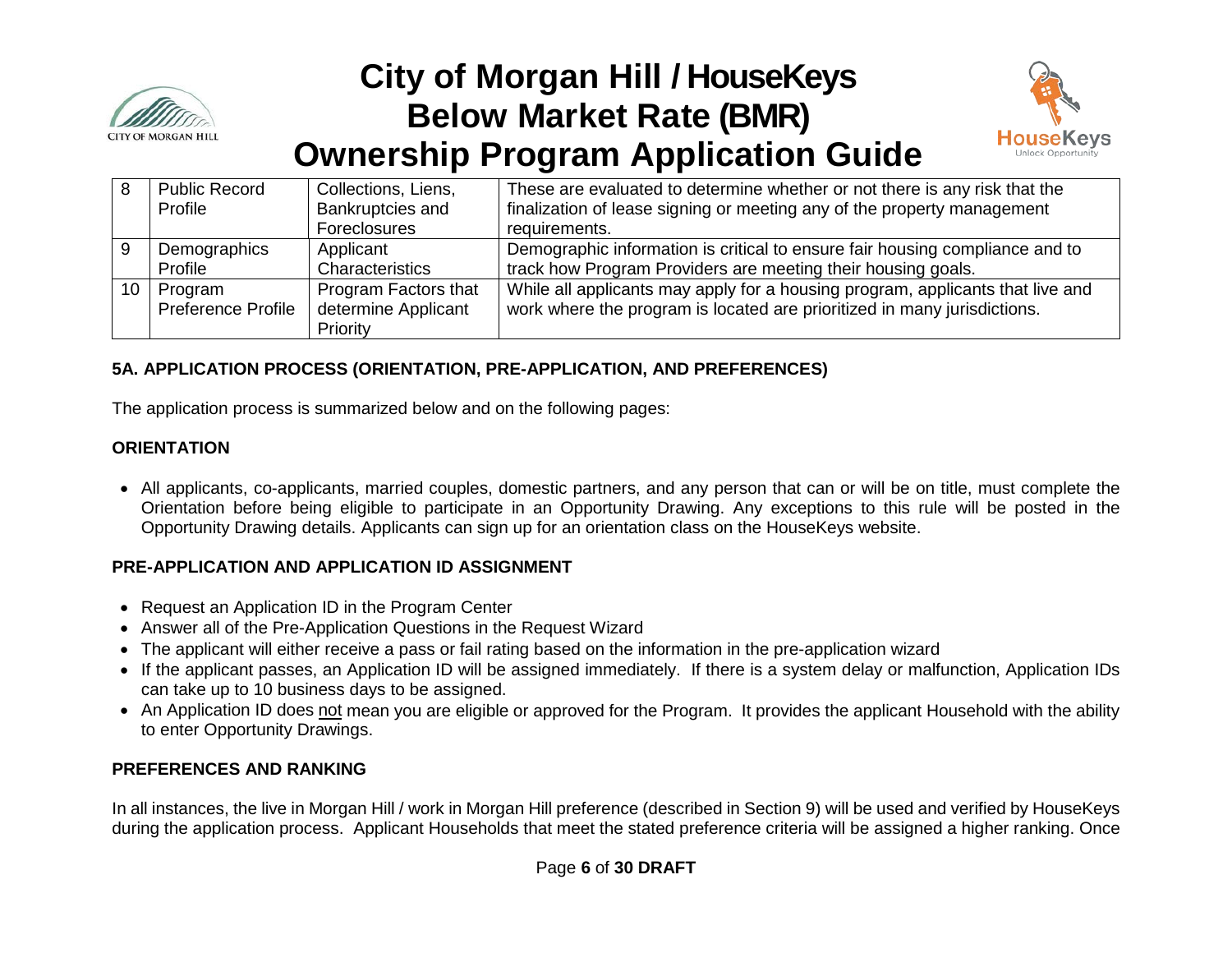



the preferred Household list is exhausted, HouseKeys will begin processing the files for the non-preference households.

**Continued next page**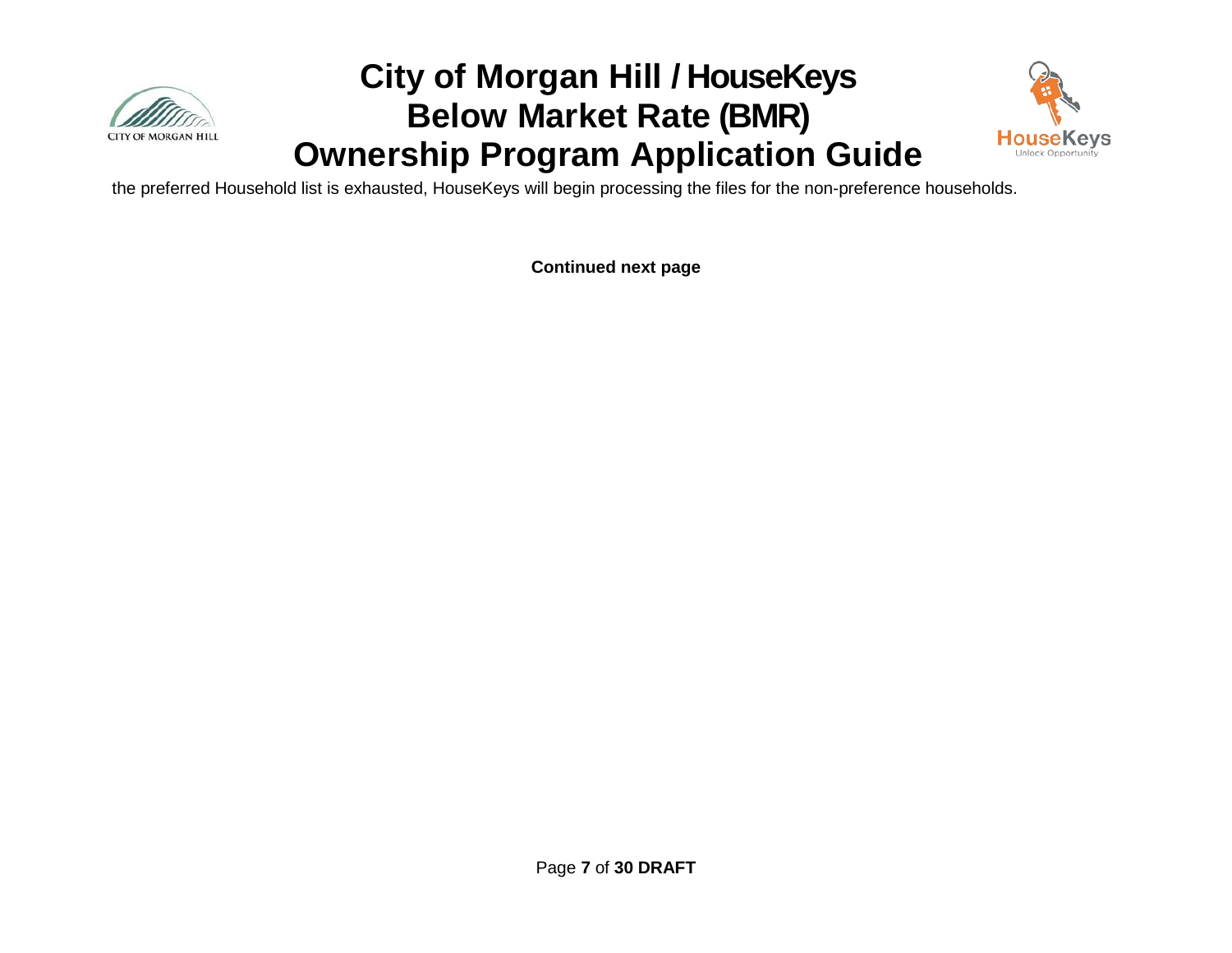



#### **5B. APPLICATION PROCESS (OPPORTUNITY DRAWINGS)**

Affordable Ownership Opportunities are marketed through an Opportunity Drawing (i.e., lottery). Applicant Households enter an Opportunity Drawing using their Application ID number.

### **OPPORTUNITY NOTIFICATION**

- A notification email will be sent out to Application ID holders. When a new Opportunity Drawing is released it will be posted in the Program Center
- Follow the instructions and review the terms in each Drawing Notification. It is the applicant Household's responsibility to follow all instructions in each Opportunity Drawing, based on the method used. Each Opportunity Drawing announcement will include the selection method, file submission instructions, and one or more deadlines that the applicant Household must meet.

### **OPPORTUNITY DRAWING ENTRY**

- Once the applicant reviews the Opportunity Drawing information and is certain that he/she can meet ALL listed requirements, the applicant can follow the instructions to Enter Drawing
- Applicant must complete Authorization Form for verification and sharing information with Lender
- Applicant must complete the Intent to Abide Form to confirm that the applicant understands the Program Requirements
- Applicant Households can only apply for one Opportunity Drawing at any one time. If an applicant Household has entered more than one drawing, the lowest ranked submission will be chosen. Applicant Households are allowed to opt out of any drawing as long as the "opt out form" is submitted before an applicant Household enters another drawing.
- If there is another Opportunity Drawing available at the same time, the applicant can opt out of one Opportunity Drawing to enter another, if it is done before the Opportunity Drawing submission deadline.
- If a household applies for two opportunities at the same time, and obtains two priority numbers, the applicant will be assigned the lower priority number.
- In some cases, the Opportunity Drawing will remain open until all applicable units are sold. Anyone who enters their Application ID into an Opportunity Drawing after the first deadline will be added to the end of the list using the time and date stamp of their Opportunity Drawing entry.
- Ranking and file request numbers are issued to set the processing order for each Opportunity Drawing. A new ranking and file request number will be issued every time an applicant Household participates in a new Opportunity Drawing. Ranking, file request, and Application ID numbers are not transferable.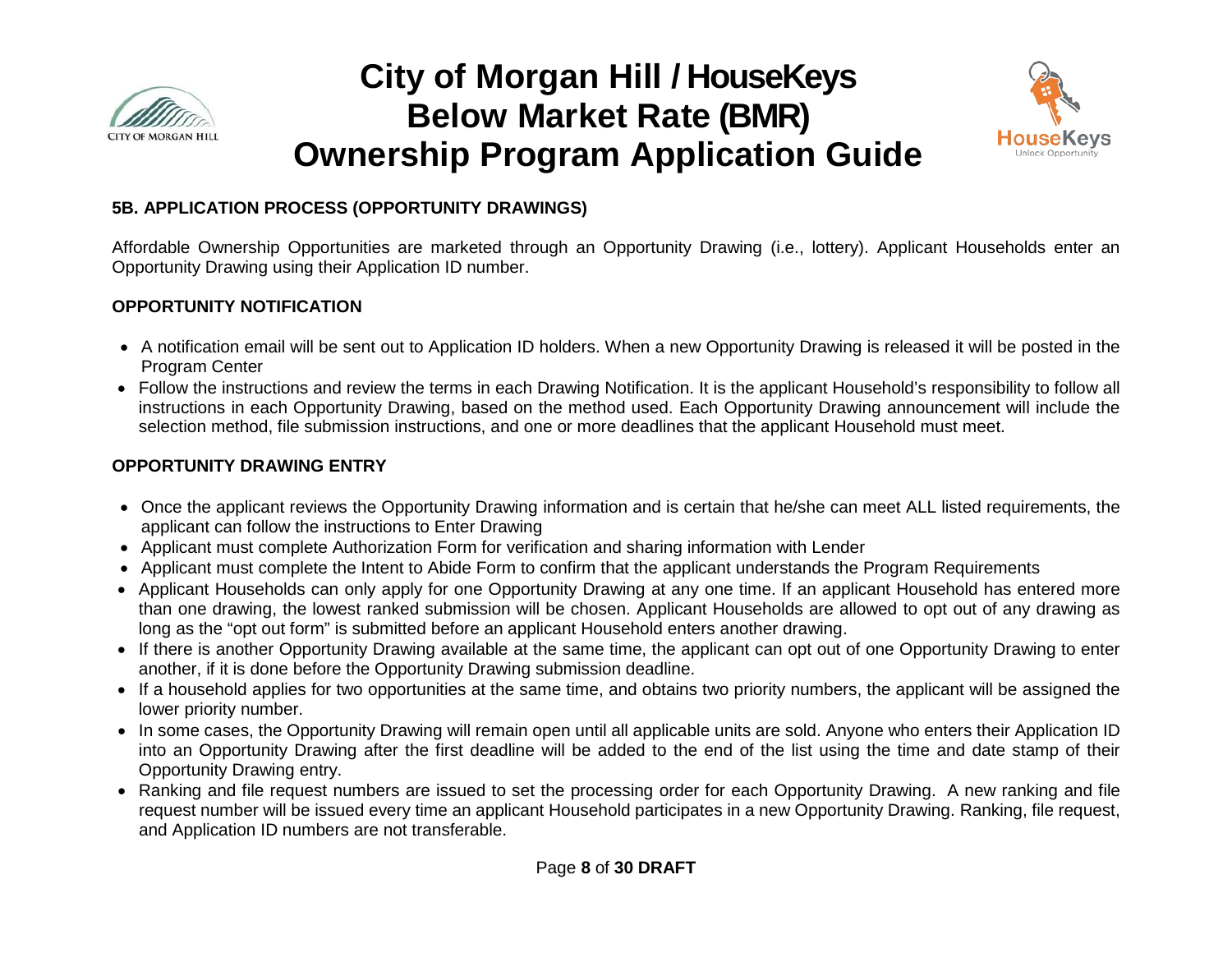



### **5C. APPLICATION PROCESS (OPPORTUNITY DRAWING METHODS**)

When an Opportunity becomes available, HouseKeys uses the methods outlined below to determine the order in which Application IDs and files will be ranked and organized for review.

#### **METHOD 1: LOTTERY SELECTION AND ASSIGNMENT**

All applicant Households that enter their Application ID numbers into an Opportunity Drawing by the deadline will receive an Application ID ranking. If a Lottery is held, Application IDs will be chosen at random and assigned an Unfiltered Ranking number based on the order in which they were drawn.

Each Application ID on the Unfiltered Ranking list will be re-ordered to account for the Live/Work Preference and a new ranking list Filtered by Live/Work Preference will be created. The Unfiltered Ranking number becomes the tie breaker between households with the same preference category.

Please note: Applicant Households who do not meet the Occupancy Standard will be assigned a lower priority number, regardless of lottery placement, or other eligibility criteria (e.g., First Time Home Buyer [FTHB]).

#### **METHOD 2: FORM SUBMITTAL (DATE & TIME STAMP) TIE-BREAKER**

All applicant Households that enter their Application ID numbers into an Opportunity Drawing by the deadline will receive an Application ID ranking. The Unfiltered Ranking in this method is based on the time and date stamp that their entry form was completed.

As with Method 1, the Unfiltered Ranking number list is re-ordered based on Live/Work Preference and the Unfiltered Ranking number is used as the tie breaker between households with the same preference category.

**Please Note:** Applicant Households that do not meet the Occupancy Standard will be ranked last.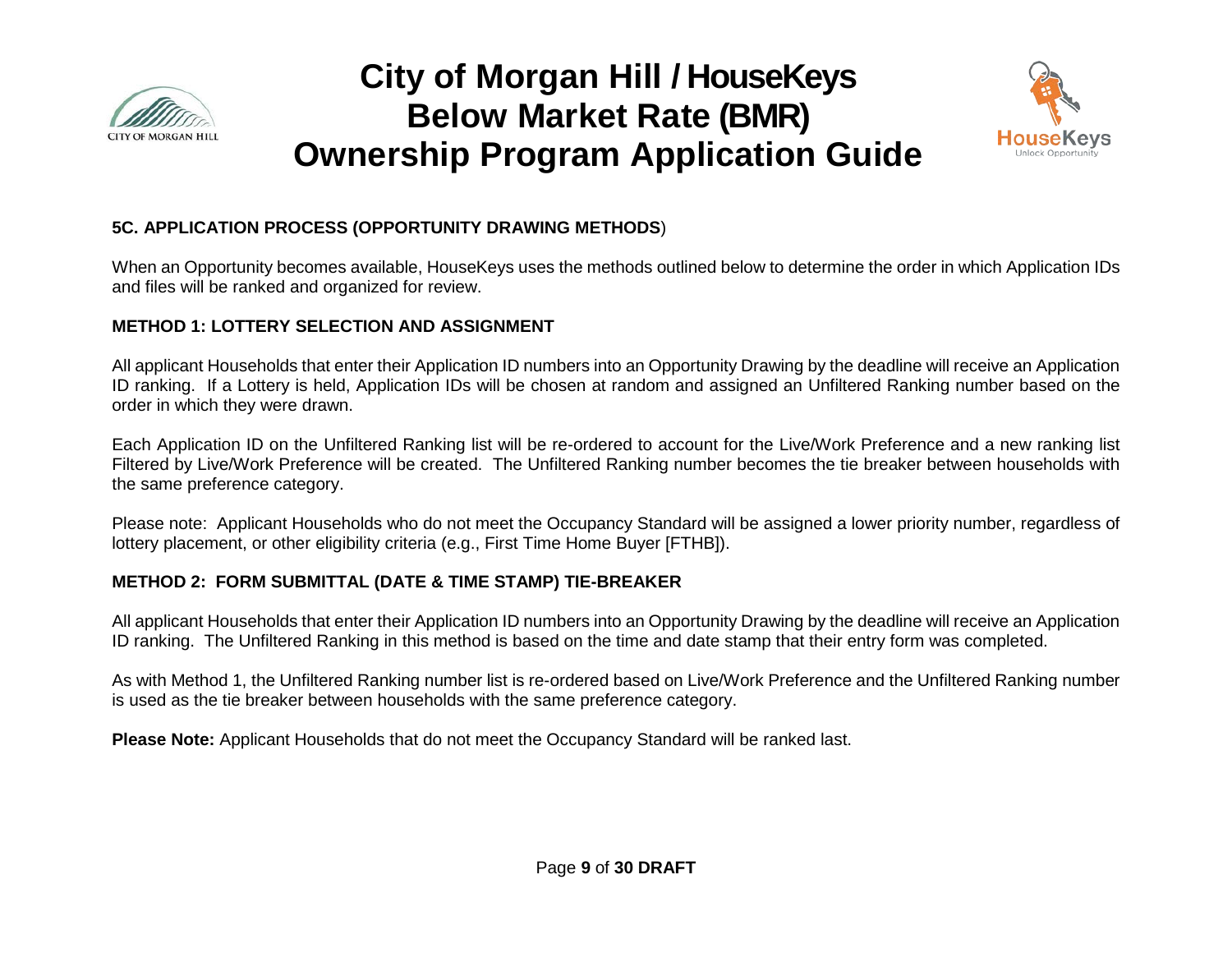



### **5d. APPLICATION PROCESS (LOAN REQUIREMENTS, APPLICATION FILE REQUEST, AND APPLICATION COMPLETION)**

#### **MORTGAGE LOAN REQUIREMENTS**

The applicant Household must obtain a loan pre-approval from an Administrator-approved Lender to enter an Opportunity Drawing. Applicant Household must have acceptable payment-to-income ratios and show enough liquid assets (e.g. cash) to successfully close on the proposed home purchase. Any down payment assistance or closing cost assistance that will be used will need to have a written pre-approval from the program provider as well.

- Applicants must obtain a mortgage pre-approval letter, on mortgage company letter, with loan officer information, including their National Multistate License System (NMLS) ID number and packet must include:
	- o Uniform Residential Loan Application and Uniform Underwriting and Transmittal Summary
	- o Verification of Employment and Verification of Assets
	- o Credit Report and Automated Underwriting System Findings (e.g. Desktop Underwriter Findings)

#### **APPLICATION RANKING AND FILE REQUESTS**

- The Opportunity Drawing Terms and Notifications will indicate when, where and how the Program Application Package needs to be submitted
- Applicants must provide a complete Program Application Package, including exhibits and the supporting documents listed on the Document Checklist, to HouseKeys by the deadline stated in the Opportunity Drawing Notification.

#### **PROGRAM APPLICATION PACKAGE COMPLETION**

- Once written confirmation has established that an applicant has met all requirements after credit bank background check, the Administrator will request the full application package for Underwriter review.
- Applicants must provide and return all necessary documents to underwrite the file to the Administrator within 3 business days.
- Documentation needs to be dated within 30 days of submission.
- Applicants/Co-applicants, and or household members who submit inaccurate information, altered documentation, or false documentation or certifications, will be disqualified.
- Once all documents are received, the Applicant will be provided with a Submission ID which will be their file in line for Processing and Underwriting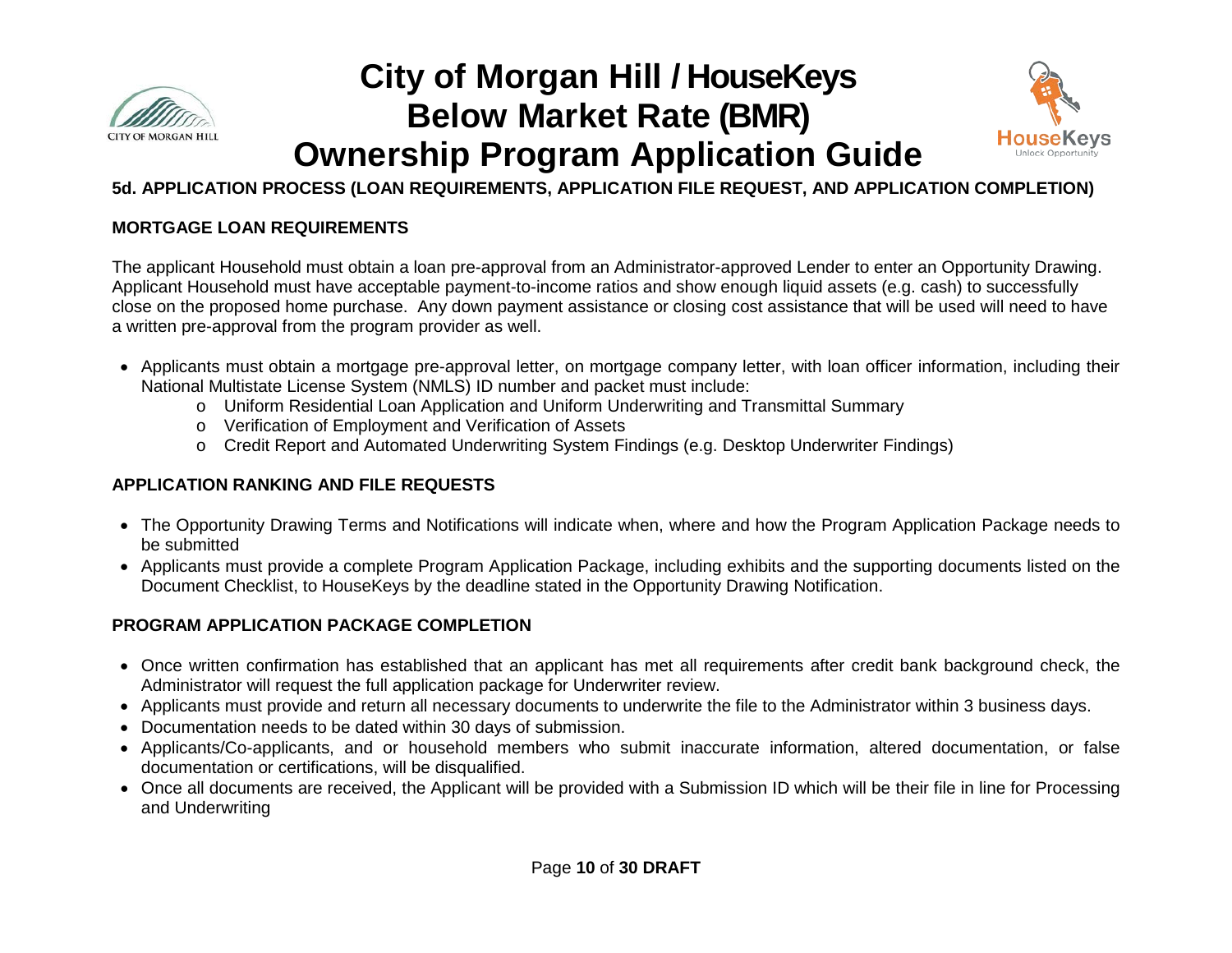



### **5e. APPLICATION PROCESS (APPLICATION REVIEW, AND UNDERWRITING)**

### **APPLICATION REVIEW**

- The application package will be reviewed, and if complete, will be submitted to the underwriter for review
- If the application is incomplete, applicants will be given written notice to respond with any file updates or missing items
- Applications that remain incomplete after notifications and applicable grace periods, will not be processed or forwarded to the Underwriter for final review

### **APPLICATION UNDERWRITING**

- The Underwriter will complete the review and issue a Program Eligibility and Qualification Certification (AKA "Approval Letter").
- It is important to note that the Program Underwriter may request additional items from the applicant. If the applicant does not respond within the grace period, or a denial is issued, the Underwriter will move to the next Submission ID holder.
- If approved, the Administrator will notify the landlord of the outcome so that the applicant can move on with the leasing documentation and lease/contract signing as described in the next section.

#### **Changing an Application after Submission**

No Application changes shall be allowed after an application is submitted and after an application deadline has passed unless the change is (1) the removal of an applicant, (2) the addition of an applicant's Spouse or Domestic Partner or a new Household member in the case of an adoption or new guardianship; (3) an update of income qualification, such as a new job or a job that has ended; or (4) correction of technical errors, such as current phone number or other non-qualifying information.

An application for a BMR Unit must be reviewed and approved for income qualification within one hundred and twenty (120) days prior to the Close of Escrow of a BMR Unit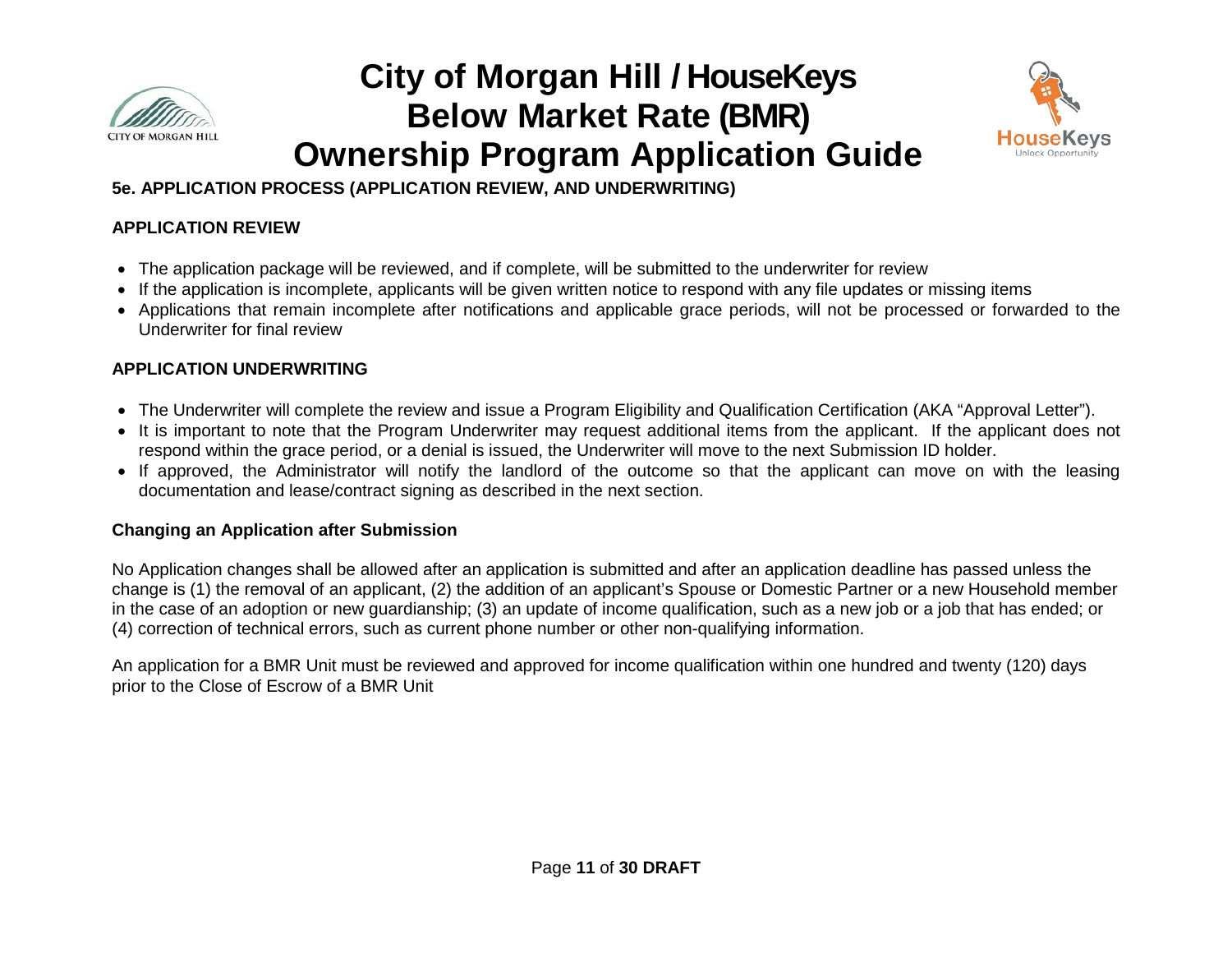



**5e. APPLICATION PROCESS (APPEAL)**

#### **APPEAL**

- If the applicant does not agree with the Processor or Underwriter decision, the applicant Household will have 3 business days to appeal. The applicant Household will need to submit clear and sufficient documentation, along with an appeal form that details why they feel the decision is inaccurate, within the timeframe given.
- Administrator Management will review the Appeal and all documentation.
- Administrator will contact the applicant regarding the status of the appeal approximately 7 business days from the date the complete Appeal Package was submitted. Administrator may require additional time as will be indicated during the status notification
- Administrator is unable to hold properties for households in the application or appeal process. Administrator will move on to the next Application ID holder after the initial appeal review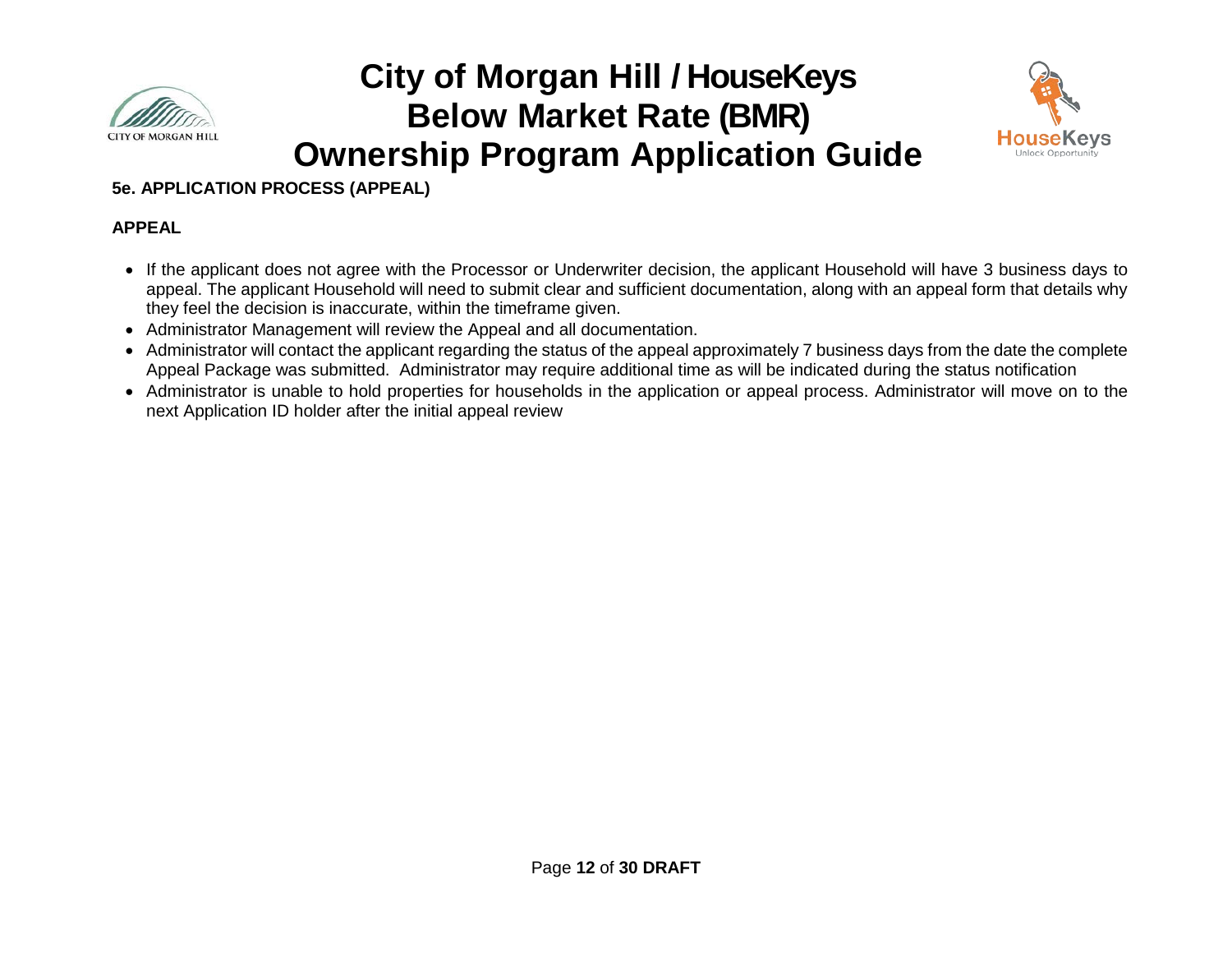



### **6. BELOW MARKET RATE OWNERSHIP PRICING AND CITY'S PURCHASE OPTION**

The purpose of the Below Market Rate (BMR) program is to provide long-term affordable homeownership opportunities for low and moderate-income households. Households that purchase a BMR home will be required to sign affordable housing documents to ensure the home remains affordable, and the homeowner occupies the home, for the entire restricted term (generally 45 years). Homeowners can sell their home at a market rate price at the end of the restricted term (generally the  $46<sup>th</sup>$  year).

#### **How Properties are Priced for this Planning Period**

Under the current housing planning period (as of August 2018 through 2023), developers earn points for building affordable units that can be sold to low and moderate-income households. New construction residential development units will be priced using a 30 to 35% affordability percentage and prices that range from 81% of Median Income to 110% of Median Income. These homes will be made available to Households whose incomes fall into one of two categories: Median Income (100% of AMI) and Moderate Income (120% of AMI).

|                                     | <b>Price Category 1</b>  | <b>Price Category 2</b>                                                 |
|-------------------------------------|--------------------------|-------------------------------------------------------------------------|
| <b>Price Level</b>                  | 81% of the Median Income | 110% of the Median Income                                               |
| <b>Eligible Purchaser Household</b> |                          | Household earning up to 100% of the Household earning up to 120% of the |
|                                     | Median Income            | Median Income                                                           |

As agreed to in the affordable housing documents, a homeowner may choose to sell the BMR home during the term of the restriction. The City (or Administrator) will either purchase the BMR home for the Maximum Restricted Resale Price or assign the BMR home to another eligible buyer for purchase at the Maximum Restricted Resale Price.

The City is not obligated to exercise its Option to Purchase but the seller is obligated to give the City the option to do so.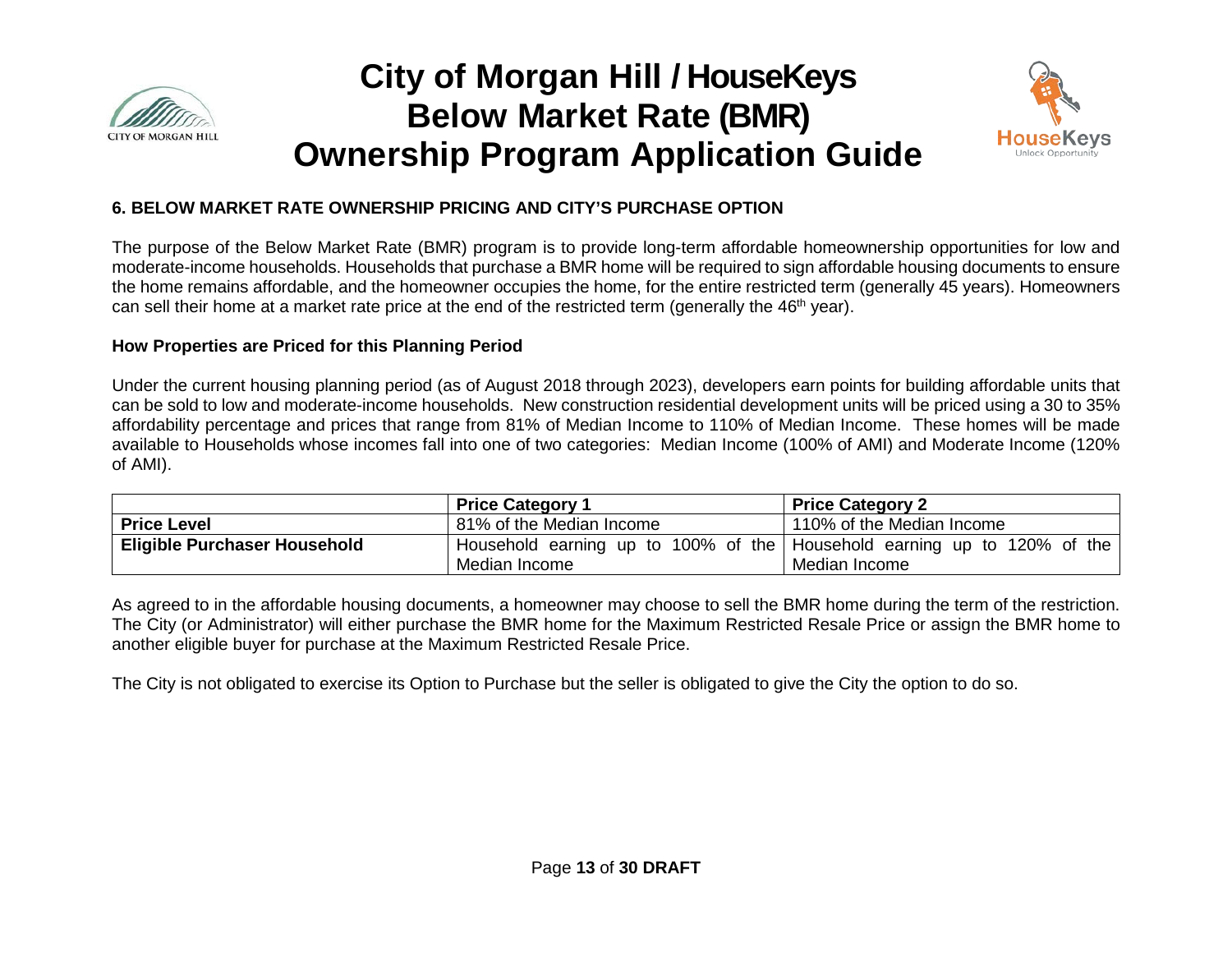

<span id="page-14-0"></span>

### **7. THE APPLICATION FILE STRUCTURE & APPLICATION CRITERIA**

#### **Program Eligibility and Qualification Criteria**

The primary role of a Program Administrator is to determine the eligibility and qualification of applicant Households. A Program Processor serves the role of gathering the documents needed to evaluate the application and a Program Underwriter reviews the application to determine if it meets program requirements.

It is important to understand that there is a lot of information needed to determine whether an application meets all the program requirements. The application criteria used to determine whether an applicant Household will be approved fall into one of two categories:

- **Program Eligibility Criteria:** These are standards that define the characteristics of the target households who are best served by the program and help the program provider meet its intended goals. These standards often follow legal definitions and published documentation requirements. Underwriters evaluate Program Eligibility Criteria to determine if households "check eligibility boxes" that include, but are not limited to, residence address, employment address, household size requirements, total household income requirements, and whether an applicant meets the legal standard to be defined as a first-time homebuyer. Program Underwriters need to consider program eligibility for up to three years before the application date and up to a year after the estimated close of escrow date<sup>[1](#page-14-0)</sup>.
- **Program Qualification Criteria:** Once it is determined that an applicant is eligible for the program, the Program Underwriter must also make sure that the home purchase is affordable for the applicant and that they are mortgage and home-purchase ready. In addition to requiring applicants to attend first-time homebuyer classes, an underwriter will evaluate the application to ensure successful and sustainable homeownership.

l <sup>1</sup> "Up to three years" speaks to the First-Time Homebuyer Status that is typically verified using 3 years of tax returns. Since Total Household Income is projected forward, it's important to understand that the Program Underwriter is considering income circumstances going forward one year.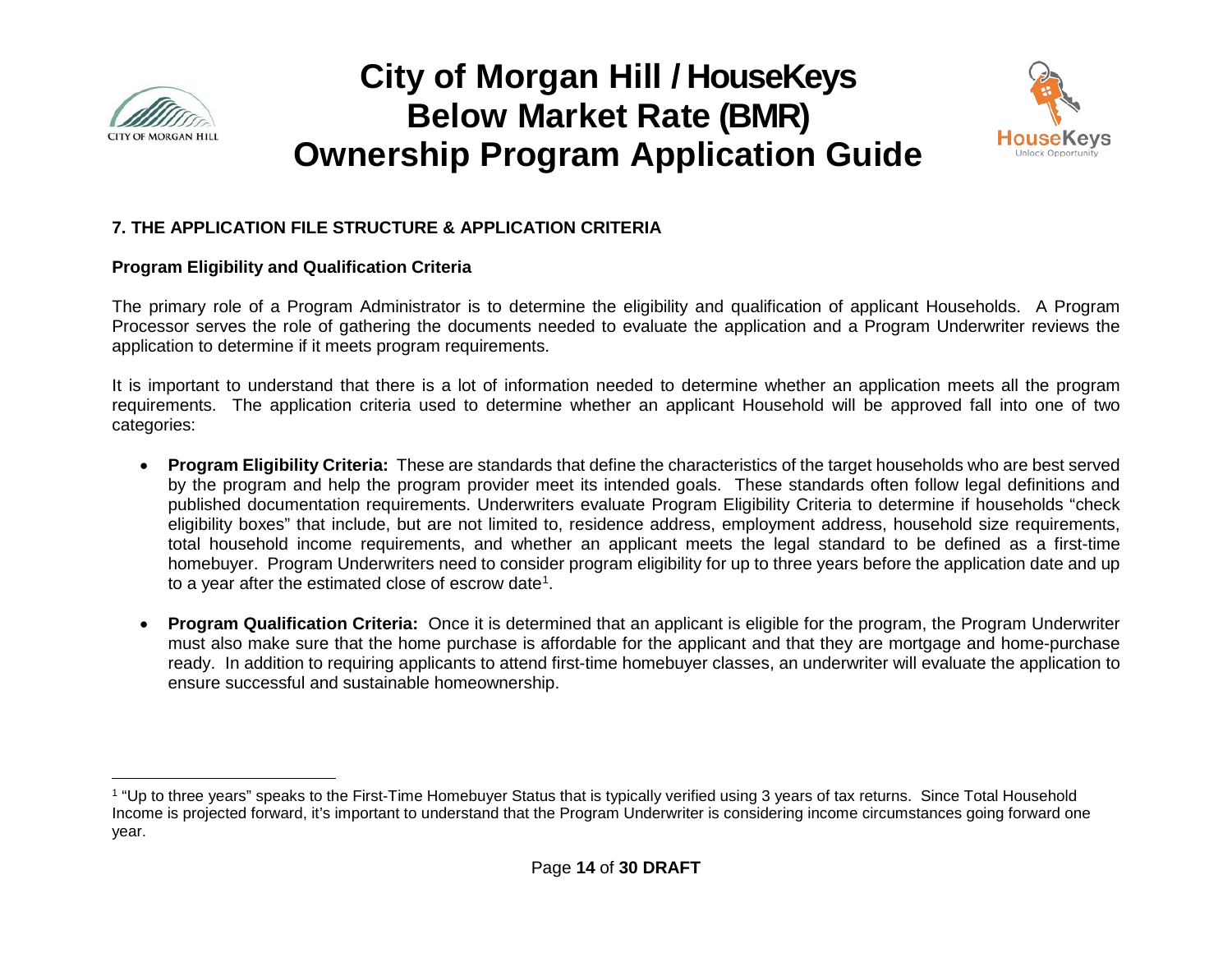



### **8. FIRST-TIME HOMEBUYER EDUCATION AND TITLE REQUIREMENTS**

#### **First-Time Homebuyer Education Workshop Requirement**

All applicants who will take title to the property must attend and complete a first-time homebuyer in-person education workshop and receive a certificate of completion from a HUD and Administrator-approved First-Time Homebuyer Education Provider before going into contract on a BMR Unit. A copy of the certificate of completion is required and certificates will be accepted for up to two years after completion.

### **Title Requirements**

All adult Household members must appear as an owner or co-owner on the BMR Unit title. They also must co-sign for any purchase loan (unless they are a non-borrowing spouse) and sign all affordable housing documents (as defined on page 2) for the BMR Unit with the following exceptions:

- 1. Legal dependents of titleholders as claimed on the most recent federal income tax return or legal minor children of titleholders. Spouses or Domestic Partners are not considered dependents;
- 2. Household members younger than age 24 who are the child of a titleholder who will reside in the BMR Unit as their primary residence, regardless of being named as a dependent on the federal tax form of a titleholder; and
- 3. Recent immigrants with insufficient credit history as defined as a person who has been in the United States for 2 years or less as supported by entrance documentation or a sworn statement and lender documentation of the reason for a loan denial, including a copy of applicant's credit report.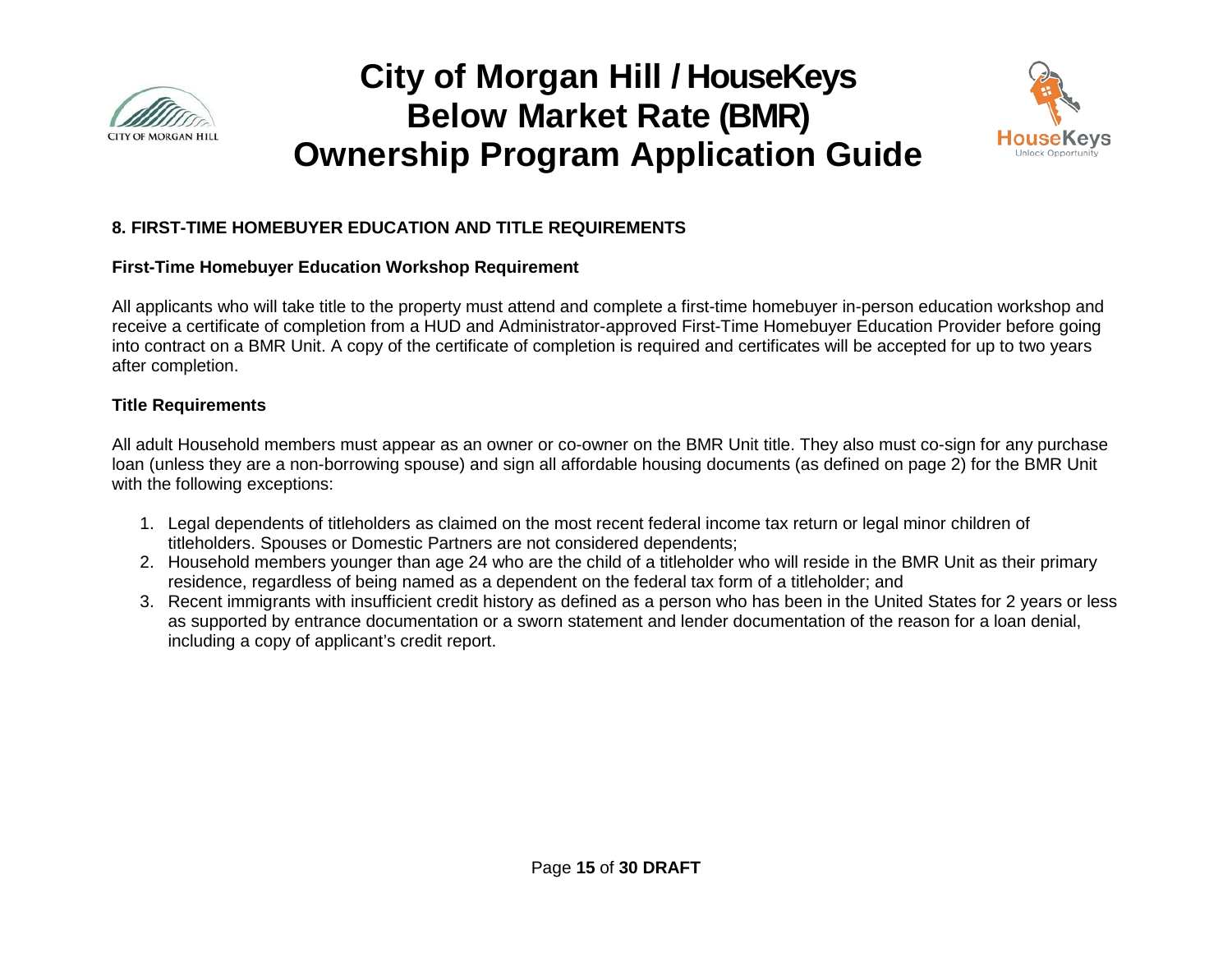



### **9. ELIGIBILITY AND PREFERENCE CRITERIA FOR OWNERSHIP OF BMR UNITS**

The City has established a priority system for allocating the limited number of affordable ownership units. Priority shall be given to income eligible residents who live in Morgan Hill or employees of companies located within the City limits.

The preference system will be used to establish a ranking of applicants. An eligible household will be ranked according to where they live or work. While an applicant who lives or works within the city limits will have priority over an applicant who does not, residency/employment status is not a requirement for the Program, and all individuals and households may apply. Households comprised of applicants who do not reside or work in Morgan Hill may occupy a BMR unit if there are no eligible Morgan Hill residents or workers on the eligibility list for occupancy.

| <b>BMR PREFERENCE CRITERIA</b> |                                                                                                                                                                                                                                                                                             |
|--------------------------------|---------------------------------------------------------------------------------------------------------------------------------------------------------------------------------------------------------------------------------------------------------------------------------------------|
| <b>Priority: Live in City</b>  | Must currently live and must have lived in Morgan Hill for at least 6-months*                                                                                                                                                                                                               |
| <b>Priority: Work in City</b>  | Must currently work at a business located in Morgan Hill<br>at least 20-hours per week, and held position for at least 6-months*<br>*This category includes employees of the Morgan Hill School District even though<br>their physical office or school building may be located in San Jose |

\*Eligibility will be evaluated at the time of opportunity drawing submission and verified again prior to occupancy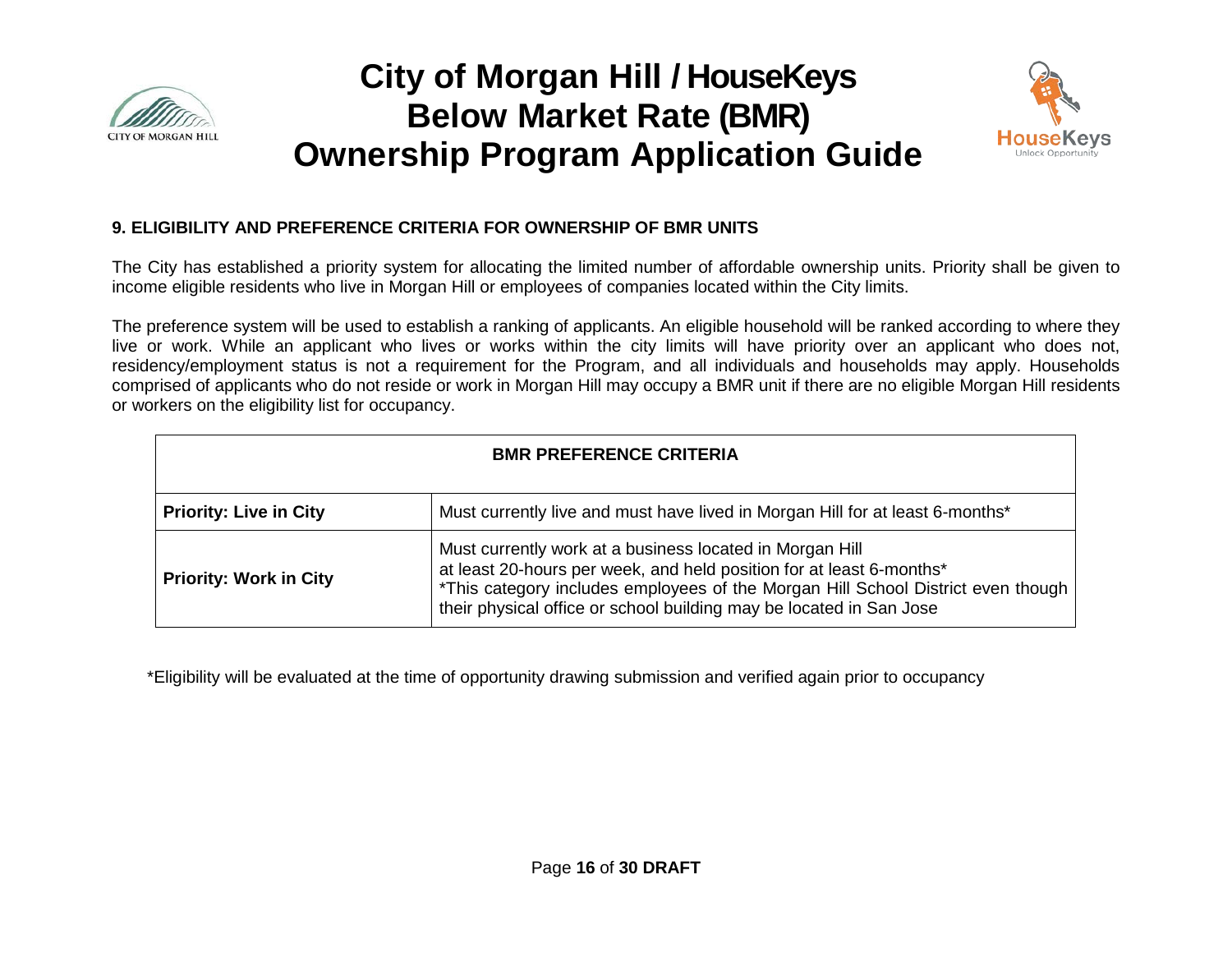



#### **9b. OCCUPANCY STANDARDS FOR BMR UNITS**

Applicant/Co-Applicants must occupy the property as their principal residence. This means that the Applicant/Co-Applicants must use the property as their primary place of residence and the property must be owner-occupied upon purchase for the life of the deed restrictions. Use of the property for additional ownership purposes, including temporary leases, sub-leasing or room rentals are not allowed under the program and will trigger immediate action.

To ensure that the City's limited BMR homes are used efficiently, a household must be of a size equal to the number of bedrooms in the BMR unit. Pursuant to fair housing laws, the maximum occupancy allowed in a BMR unit is two people per bedroom, plus one additional person. The table below shows the minimum and maximum household size based on the number of bedrooms. In some cases, an exception to the minimum standard may be made where no other qualified buyers are remaining in the Opportunity Drawing or within 30-days from the time that the first file is requested from Opportunity Drawing entrants.

The City's BMR Administrator will verify household occupancy once per year for the life of the 45-year BMR Agreement between the City and the homeowner(s).

**Note:** Maximum Household size is subject to change per property management or Affordably Housing Agreement documents.

| <b>BMR OCCUPANCY STANDARDS</b> |                               |                               |
|--------------------------------|-------------------------------|-------------------------------|
| <b>Number of Bedrooms</b>      | <b>Minimum Household Size</b> | <b>Maximum Household Size</b> |
| One                            |                               | 3                             |
| Two                            | 2                             | 5                             |
| <b>Three</b>                   | 3                             |                               |
| Four                           | 4                             | 9                             |
| Five                           | 5                             | 11                            |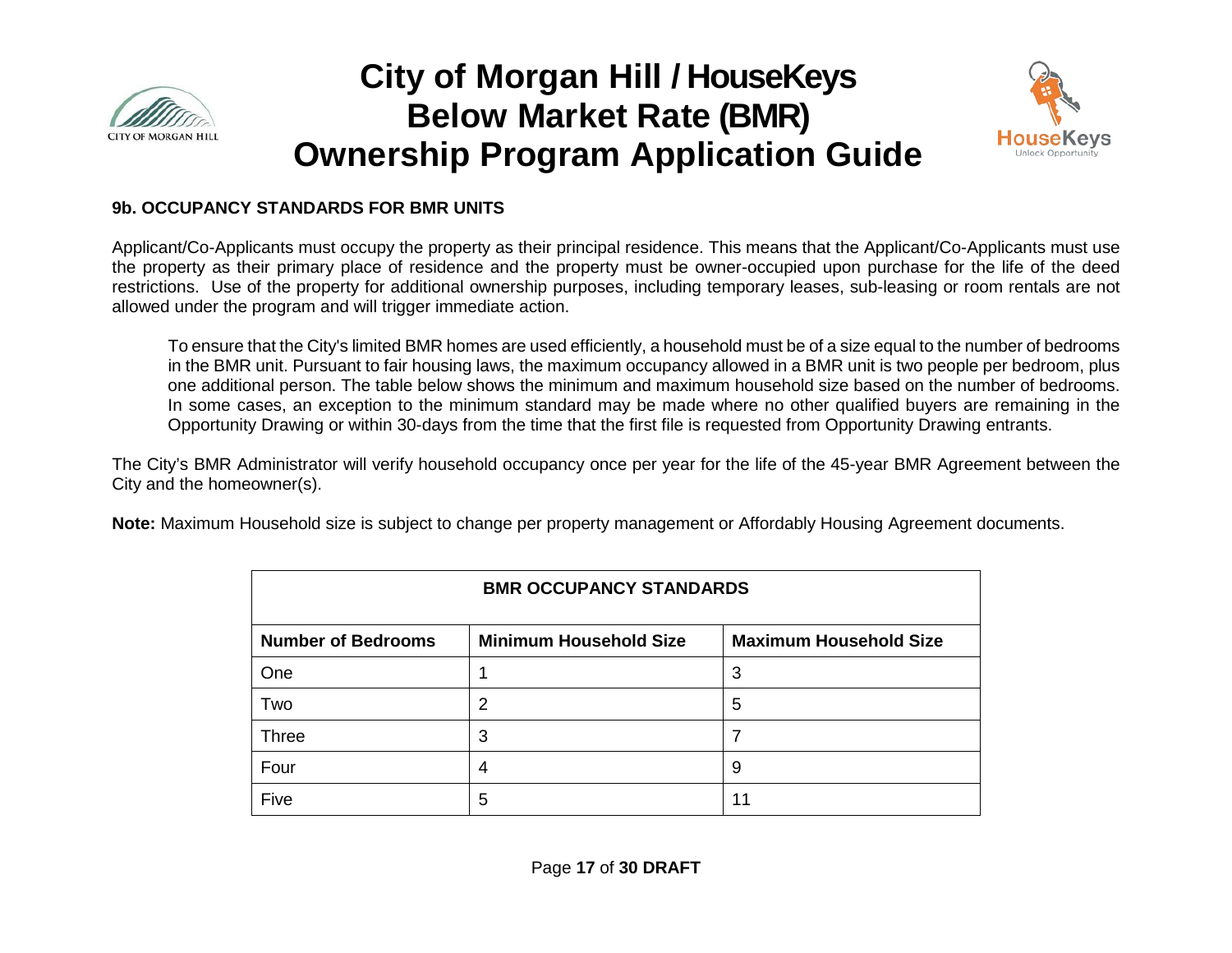



### **9c. INCOME ELIGIBILITY CRITERIA**

Income Eligibility is based on household size (number of persons in the household) and whether a household's income is below income category limits published annually by the California Department of Housing and Community Development (HCD) on their [HCD website](http://www.hcd.ca.gov/grants-funding/income-limits/state-and-federal-income-limits.shtml) as well as the Program Website. These resources should be used to determine the income percentage and income category that is applicable to your household. **Note: The following income categories may vary for a particular development.**

Morgan Hill presently defines the three income types most often used in their affordable homeownership program

- "Lower-Income Household" means a household whose household income does not exceed eighty percent (80%) of the area median income applicable to the County
- "Median-Income Household" means a household whose household income does not exceed one hundred percent (100%) of the area median income applicable to the County
- "Moderate-Income Household" means a household whose household income does not exceed one hundred twenty percent (120%) of the area median income applicable to the County

It is very important for the applicant Household to know BOTH:

- Applicant Household Income as a percentage of the published County Median Income (calculated by dividing Household Income by the published Median Income Amount) applicable to your household size
- Whether or not applicant Household Income is below the published income category limit applicable to your household size (e.g. Extremely Low, Very Low, Low, Median, or Moderate)

Income earned from assets, such as dividends, interest, rental income, business income, etc., is included in the household's annual income pursuant to the Code [of Federal Regulations,](https://www.gpo.gov/fdsys/browse/collectionCfr.action?collectionCode=CFR&searchPath=Title+24%2FSubtitle+A%2FPart+5%2FSubpart+F%2FSubjgrp&oldPath=Title+24%2FSubtitle+A%2FPart+5%2FSubpart+F&isCollapsed=true&selectedYearFrom=2017&ycord=1100) Title 24, Part 5 income inclusions (§ 5.609). Income calculation is also guided by [California Code of Regulations,](https://govt.westlaw.com/calregs/Browse/Home/California/CaliforniaCodeofRegulations?guid=IBAEBF1E0D45411DEB97CF67CD0B99467&originationContext=documenttoc&transitionType=Default&contextData=(sc.Default)) Title 25, Chapter 6.5 Program Operations, Gross Income (§ 6914). To qualify for the City BMR Program, your household's combined gross annual income cannot exceed the maximum income limit for your household size, as established by the HCD. All household members ages 18 or older must have their income verified. Household members that do not work or will not have any income in the next 12 months must complete a zero-income affidavit.

**Note:** The income categories for a particular development may vary in accordance with the Affordable Housing Agreement.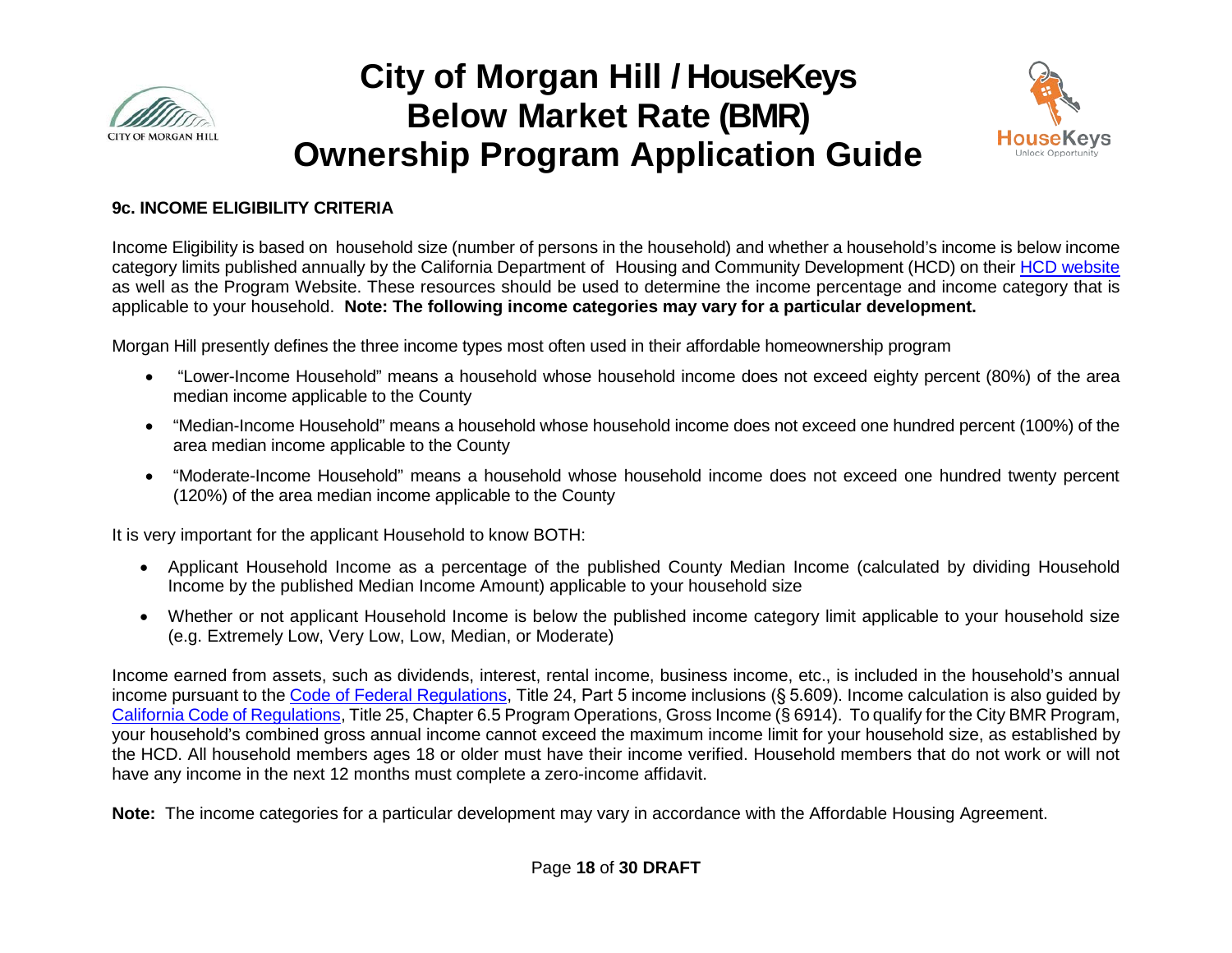

 $\overline{\phantom{a}}$ 

### **City of Morgan Hill / HouseKeys Below Market Rate (BMR) Ownership Program Application Guide**

<span id="page-19-0"></span>

### **9d. ASSET LIMITATION CRITERIA**

In addition to meeting the income limit, there are restrictions on the amount of assets that a household may have to be eligible for the City BMR Program. For households applying to be an owner of a BMR unit, the limit is 50% of household AMI plus the down-payment up to 20% of the BMR price, post-closing (after the close of escrow). So for example, the asset limitation for a 4-person household purchasing a 3-bedroom moderate income home with a 20% down payment would be approximately \$185,000 where AMI is \$150,000 and the BMR price is  $$550,000^2$  $$550,000^2$ .

| <b>ASSET LIMITATION EXAMPLE</b>                                                     |                               |                            |
|-------------------------------------------------------------------------------------|-------------------------------|----------------------------|
| Asset limit = 50% of household AMI plus the down-payment up to 20% of the BMR price |                               |                            |
| Maximum Household Income                                                            | <b>Example Purchase Price</b> | <b>Example Asset Limit</b> |
| \$150,000                                                                           | \$550,000                     | \$185,000                  |
| $50\% = $75,000$                                                                    | $20\% = $110,000$             | $$75,000 + $110,000$       |

The City will review household income and assets for all owner-occupants, temporary occupants, and other occupants, regardless of such household member's interest in purchasing or occupying a BMR home. To determine total household assets, HouseKeys will review the household's total assets according to monthly financial statements and/or other valuations. A six-month average will be calculated just prior to Program application to determine eligibility and avoid applicant "asset dumping" (asset liquidation or transfer to other parties). Assets held in IRS-recognized retirement accounts (401-k's, IRA's, etc.) are not included for the purpose of determining whether an Applicant meets the Program asset limits. However, retirement and insurance payments will be used to determine gross household income.

There is a minimum loan amount of 70% of the purchase price. So, for example, with a Sales Price of \$550,000 the first loan amount cannot be lower than \$385,000. All-cash purchase escrows will not be allowed.

<sup>2</sup> Numbers are rounded for simplicity. 20% *of* the 550,000 BMR Home Purchase Price = \$110,000; 50% *of* the \$150,000 Example for Median Income = \$75,000; *\$110,000* + *\$75,000* = *\$185,000 in total liquid assets allowed as projected to be remaining after close of escrow*.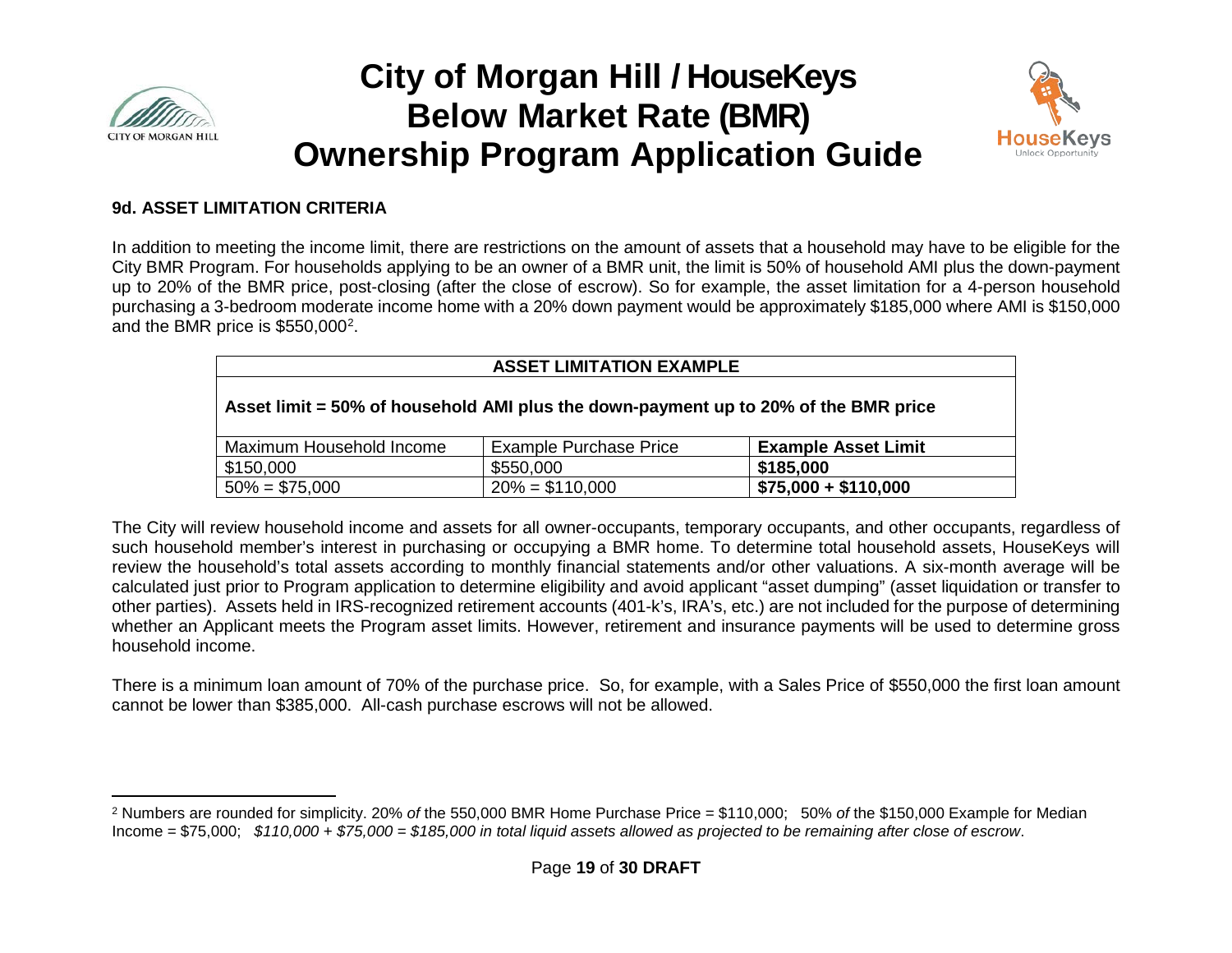



### **9e. FIRST-TIME HOME BUYER CRITERIA**

To be eligible for the City's BMR homeownership program, all household members on Title must be a first-time homebuyer, except as provided below. A first-time home buyer (FTHB) is an individual who has NOT had an ownership interest in a home in the three years immediately preceding their application date, except as follows:

(1) A displaced homemaker who, while a homemaker, owned a home with his or her spouse or resided in a home owned by the spouse. A displaced homemaker is an adult who has not, within the preceding two years, worked on a full-time basis as a member of the labor force for a consecutive twelve-month period and who has been unemployed or underemployed, experienced difficulty in obtaining or upgrading employment and worked primarily without remuneration to care for his or her home and family; or

(2) A single parent who, while married, owned a home with his or her spouse or resided in a home owned by the spouse. A single parent is an individual who is unmarried or legally separated from a spouse and has one or more minor children for whom the individual has custody or joint custody or is pregnant; or

(3) An existing BMR homeowner who no longer meets the occupancy standards in these guidelines and otherwise qualifies to purchase a larger or smaller BMR home at the time of re-application.

Notwithstanding the forgoing, the following interests shall not by themselves, disqualify an applicant from falling within the definition of first time home buyer:

- Applicants who own a mobile home are not considered home owners under the BMR program and are eligible to participate. However, if the mobile home unit is not sold and is retained by the homeowner, the property will be included in asset income calculations along with any rental income.
- Ownership in timeshares.
- Beneficiary of a trust for which the trustor/trustee is still living.
- Ownership of shares in a limited equity co-op.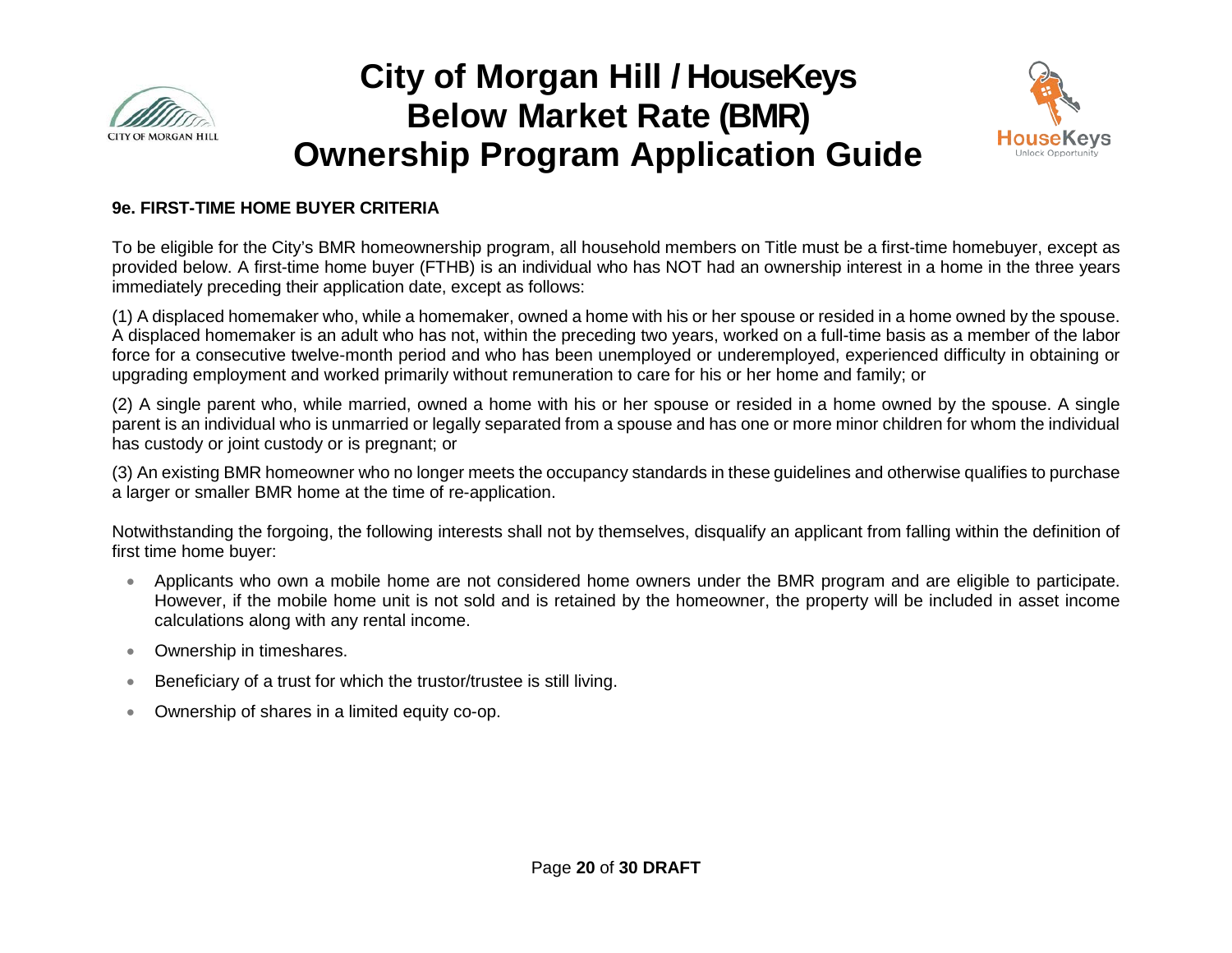



#### **9e. FIRST-TIME HOME BUYER CRITERIA (CONTINUED)**

To verify FTHB status, HouseKeys will review 3 years of federal tax returns to confirm that the applicant has not claimed any of the tax deductions associated with homeownership (e.g. deductions of mortgage interest or property tax payments). If not legally obligated to file, the applicant must complete a Jurat explaining the reason along with supporting documents. HouseKeys will also review a credit report for mortgage loans and perform title searches to confirm the applicant is not an owner of record on any existing properties for at least 3 years. T he applicant must not be on title for any housing unit at all, whether they live in the unit or not. Other documentation may be requested to determine first time homebuyer status.

### **9f. FORMAL DEFINITION OF THE TERM "HOUSEHOLD" (PRIMARY APPLICANT)**

The United States Census Bureau uses a series of terms to determine the definition of a household. The basic meaning of Household is an occupied housing unit. A Householder (Primary Applicant) is the person whose name the housing unit is rented to or owned by. Members of the household share familial ties, living space, expenses, debts and/or assets with the Householder.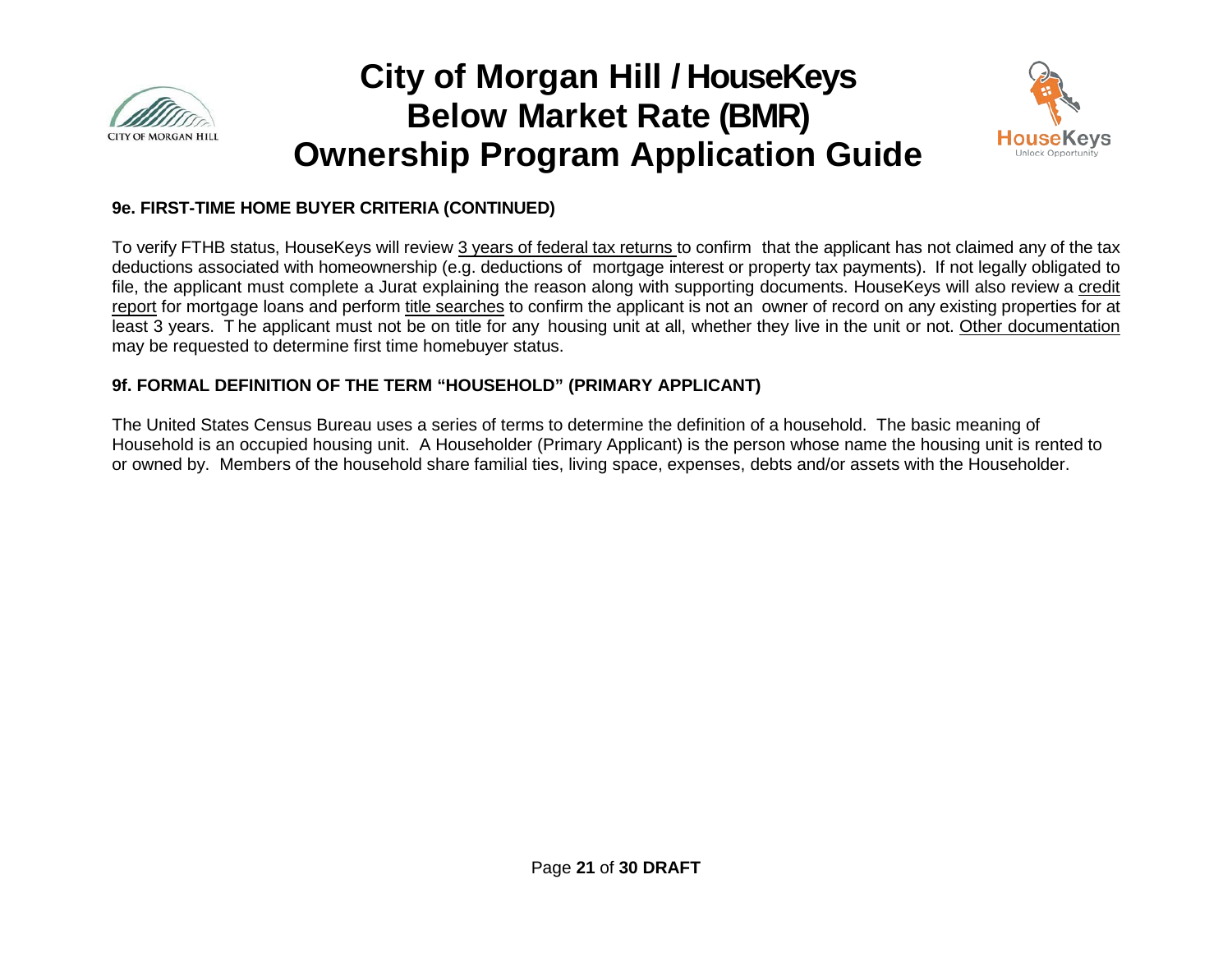



### **10. APPLICATION CRITERIA – ENTERING HOUSEHOLD INFORMATION INTO THE PROGRAM APPLICATION**

#### **10a. Household Size, Location & Member Identification**

The Household Location and Member Profiles capture the basic information used by the Program Underwriter to determine who is part of the household and which members will become the title-holding homeowners.

| <b>Information</b><br><b>Profile</b> | <b>Criteria</b>                                      | <b>Criteria Description</b>                                                                                                                                                                                                                                                                                                                                                                                                                                                                                                                  |  |
|--------------------------------------|------------------------------------------------------|----------------------------------------------------------------------------------------------------------------------------------------------------------------------------------------------------------------------------------------------------------------------------------------------------------------------------------------------------------------------------------------------------------------------------------------------------------------------------------------------------------------------------------------------|--|
| Location<br><b>Profile</b>           | <b>Verification of</b><br><b>Residence Location</b>  | At least one member of the applicant Household, who will be taking title to the<br>$\bullet$<br>property, must provide the following proof of residency for the 6 months<br>preceding their entry to an Opportunity Drawing:<br>One utility bill with a City address dated within 45 days preceding<br>$\Omega$<br>the application date for the BMR Unit. Utility bills can include gas,<br>electric, garbage, or water; or:<br>Current paystubs with City address; or<br>$\circ$<br>A current, formal lease with a City address<br>$\Omega$ |  |
| Location<br><b>Profile</b>           | <b>Verification of</b><br><b>Employment Location</b> | • Administrator shall verify that a person works in the City by reviewing an<br>applicant's paystubs. If an applicant's employer is not based in City, or if a<br>person's paystubs do not reflect a City work address, the applicant must<br>supply a letter from the employer stating that the person works primarily in City<br>and demonstrates that at least 75% of their working hours are in City                                                                                                                                     |  |
| Member<br>Profile                    | <b>IDENTIFICATION</b>                                | All applicants will need to provide positive identification including a copy of<br>valid driver's license and a copy of a valid social security card.                                                                                                                                                                                                                                                                                                                                                                                        |  |
| <b>Member</b><br>Profile             | <b>HOUSEHOLD</b><br><b>SIZE</b>                      | Any household members not living in the same household at the time of<br>application will need to be a co-applicant for the first mortgage loan and on<br>title to form a household<br>Tax returns and current addresses will be used to determine household size<br>All applicants, co-applicants, married couples, partners, domestic partners etc.<br>that are on title will have to occupy the property for 45 years per the signed<br>deed restrictions                                                                                 |  |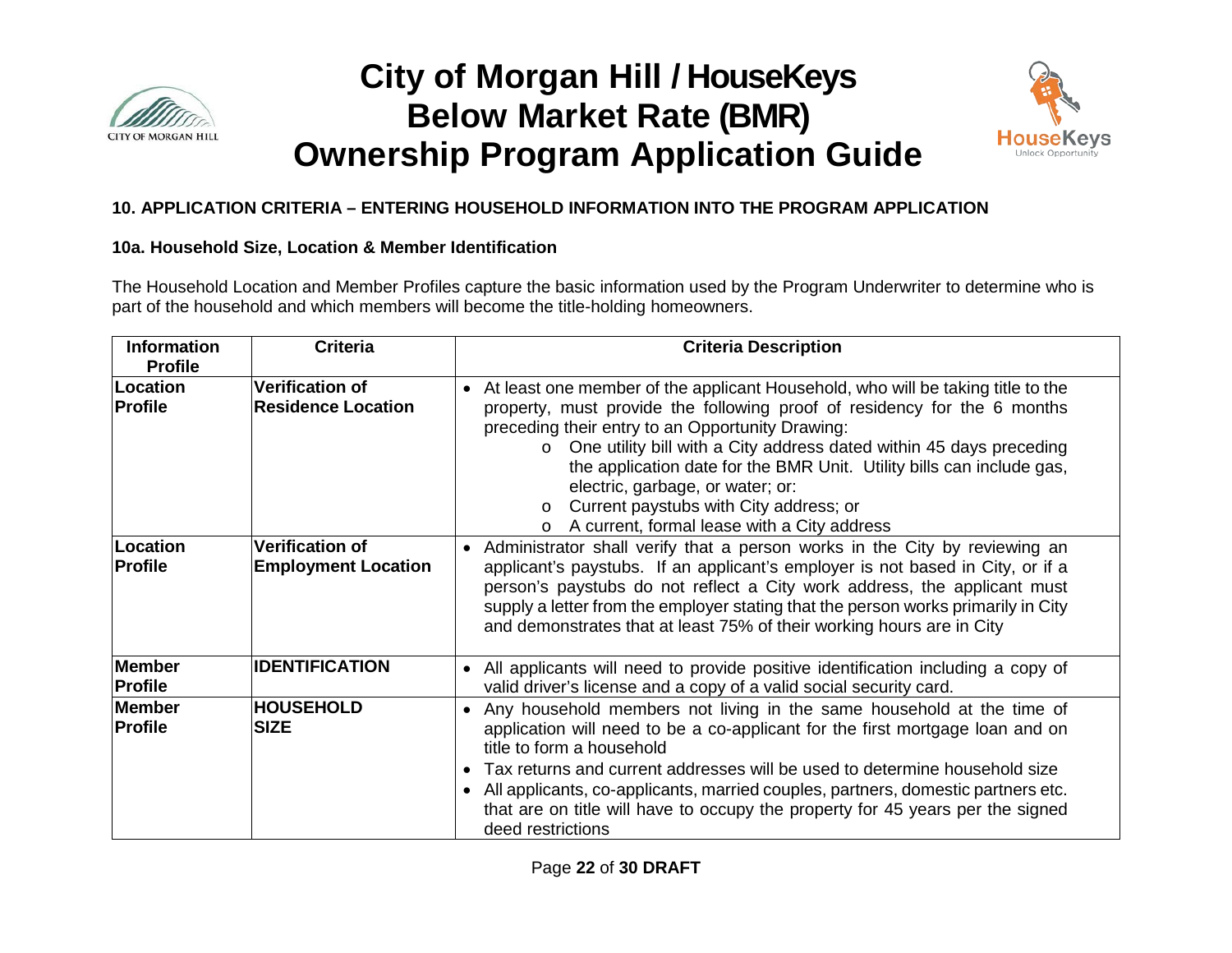



#### **10b. Income Inclusion and Exclusion**

The Federal and State government both have rules that determine how Gross Income is calculated and what income types are included and excluded from the Gross Income total.

#### **Application Criteria Description**

- The gross amount, before any payroll deduction, of wages and salaries, overtime pay, commissions, fees, tips and bonuses, and other compensation for personal services
- The net income from the operation of a business or profession (for this purpose, expenditure for business expansion or amortization of capital indebtedness shall not be deducted to determine the net income from a business). The adding back of certain deductions will be subject to underwriter approval (e.g. depreciation).
- Interest, dividends and other net income of any kind from real or personal property.
- Payments in lieu of earnings, such as unemployment and disability compensation, worker's compensation and severance pay (except as outlined in "exclusions" section)
- Where the family has net family assets in excess of \$5,000, annual income shall include the greater of the actual income derived from all net family assets or a percentage of the value of such assets based on a passbook savings rate, up to 10%. The current passbook savings rate used by the Administrator is 2.5%
- Periodic and determinable allowances such as alimony and child support payments, and regular contributions or gifts received from persons not residing in the dwelling;

#### **The following is an abbreviated list of items that are excluded from income**:

- Casual, sporadic or irregular gifts
- Amounts which are specifically for or in reimbursement of the cost of medical expenses
- Lump-sum additions to family assets such as inheritances, insurance payments (including payments under health and accident insurance and worker's compensation), capital gains and settlement for personal or property losses
- Foster child care payments
- The value of coupon allotments for the purchase of food pursuant to the Food Stamp Act of 1964 which is in excess of the amount actually charged the eligible household
- **See full inclusion list on the Program Website**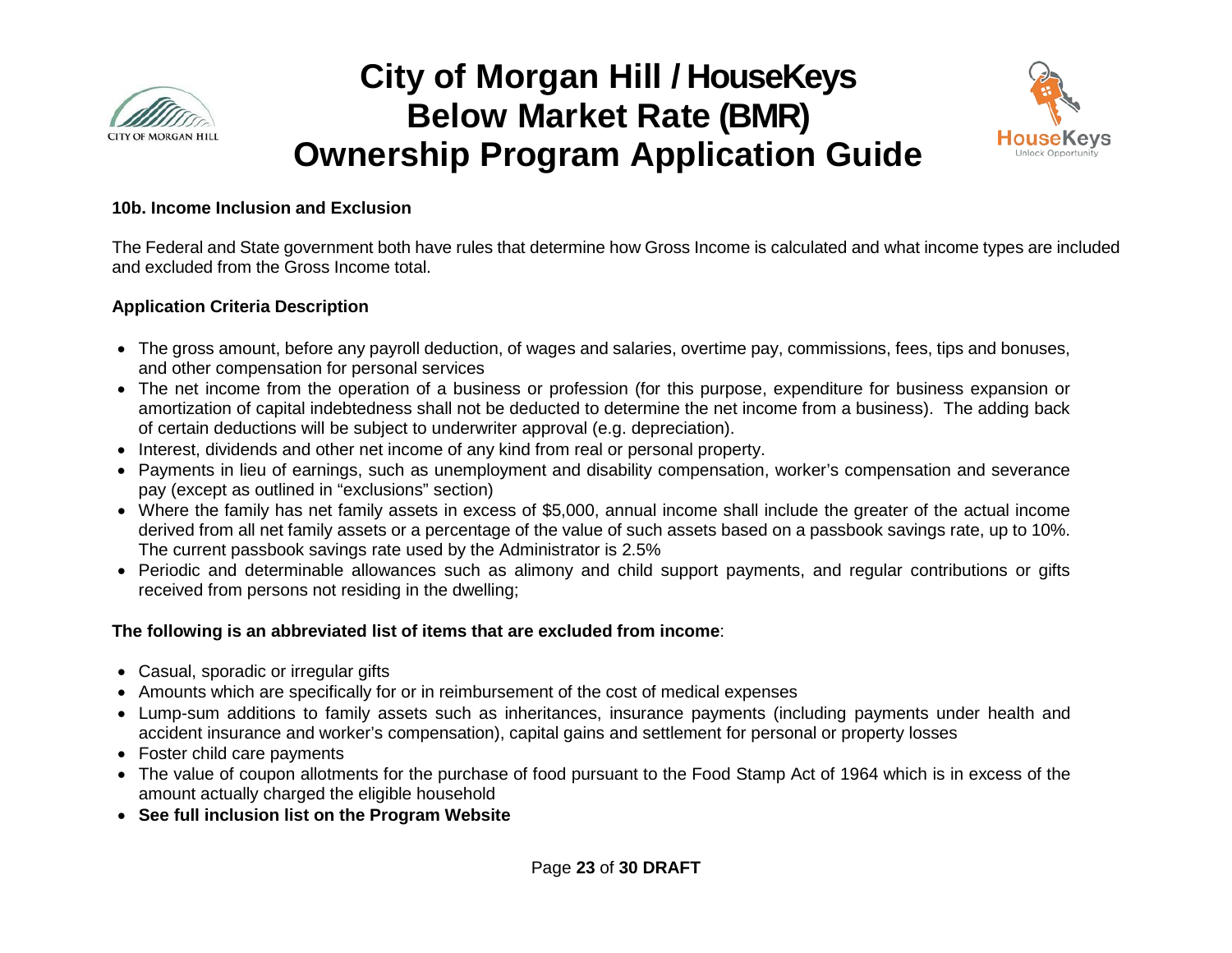



#### **Income Review Procedures**

Income maximums are based on "gross" income derived from all sources as detailed in Internal Revenue Code (26 USC Section 61), whether or not exempt from federal income tax. Administrator projects future income based on the gross income on each applicant's past income. In addition to other items deemed necessary to make this income determination, the Administrator may request up to 4 of the most recent year-to-date pay statements and the previous year's final pay statement. Administrator must review income documentation for all Household members 18 years and older, regardless of dependency status. Applicants without income will need to sign a Zero-Income Affidavit provided by the Administrator. Unemployment benefits are considered income.

For employed applicants, annual income is generally derived by dividing the year-to-date gross income by the current pay period count and then by annualizing an estimated pay period amount by the total pay period count over one year (12 months). Please note that a Verbal and Written Verification of Employment may be required to be completed by the Employer issuing the pay statements.

|                | <b>How Often Paid</b>                          | <b>How to Determine Annual Income</b>                         |
|----------------|------------------------------------------------|---------------------------------------------------------------|
|                | Paid Annually                                  | <b>Annual Gross Pay</b>                                       |
|                | Paid Monthly                                   | Use monthly gross payment x 12                                |
| 3 <sub>1</sub> | <b>Paid Twice Monthly</b>                      | Twice monthly gross pay x 2 pay periods x 12                  |
| 4 I            | Paid Biweekly                                  | Biweekly gross pay x 26 pay periods                           |
| 5              | Paid Weekly                                    | Weekly gross pay x 52 pay periods                             |
| 6              | Paid Hourly                                    | Hourly gross pay x average # of hours per week x 52 weeks     |
|                | Government Employees with Annual Award Letters | Income may be derived by referring to the Annual Award Letter |

**Continued Next Page**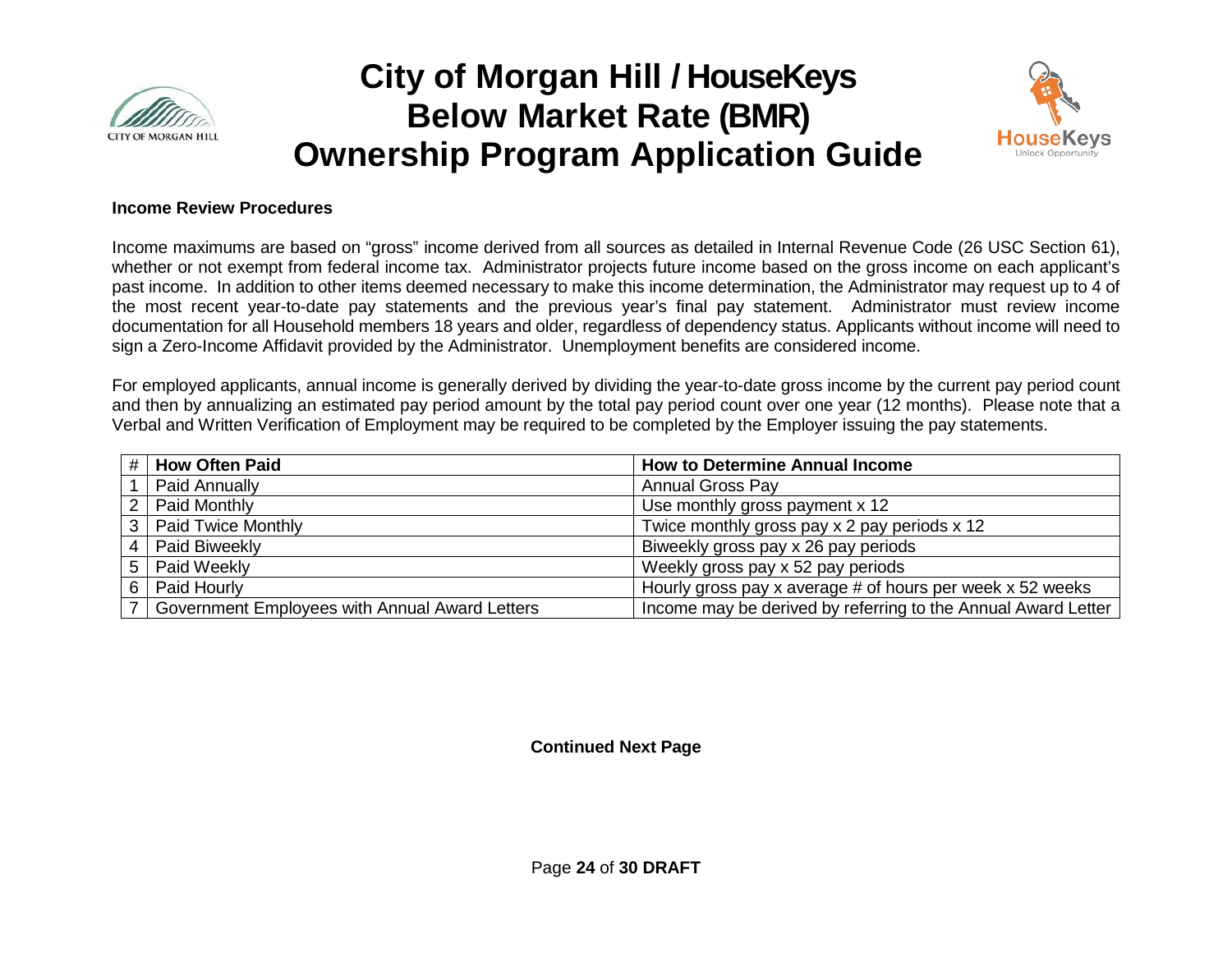



#### **Variable Income (Tips, Overtime, Bonuses, etc.)**

Please Note: All Variable Income is subject to Underwriter Approval. Each circumstance is different and must be considered using the documentation in the file. The words below are meant to be used as a basic guide to help prospective applicant Household's understand how this income type is considered during the underwriting process.

Tips, Overtime, Bonus, and other "variable income amounts" (amounts that change with each pay period) will be annualized separately from the base income outlined on the chart above. All income will be annualized and totaled unless the applicant can provide documentation from the employer. The employer must be available to complete a verbal verification of employment with the Administrator. In cases, where the variable income item is a one-time occurrence, the amount will be removed from the annualized calculation of income and added in a one-time total to determine the annual income.

Example: An applicant earns \$60,000 per year based on base monthly pay statements of \$5,000 (\$5,000 x 12). In addition to the base income show, the applicant received a \$2,500 one-time bonus in the first quarter of the year. If annualized, the \$2,500 quarterly bonus would total \$10,000 and the total income would be **\$70,000** (\$60,000 base + \$10,000 annualized bonus income). If proper documentation shows that the \$2,500 is a one-time payment, and Administrator is able to verify and validate this information, the \$2,500 would be added to the \$60,000 base. The alternative total income would be **\$62,500** (\$60,000 base + \$2,500 one-time bonus).

**Seasonal Workers**: Administration will not annualize current income for seasonal workers who provide a Verification of Employment from their employer (s) verifying that the work does not occur year-round

**Self-Employed Income**: All self-employed applicants must submit a notarized Self-Employed Affidavit provided by Administrator. If self-employed for 2 or more years, Administrator will use verifiable (verified using Form 4506-T) federal income tax returns and review the net income for as many as 3 years of tax returns to determine the projected annual income. If self-employed less than 2 years, Administrator will review the submitted Profit & Loss Statement and use it to determine projected annual income. Additional documentation may be needed from the Self-Employed Household Member in order to determine projected annual income.

**Calculating Income from Cash Income**: In the case of an applicant who is paid cash for employment, Administrator will require a Verification of Employment from the applicant's employer to confirm annual income and IRS Tax Verification Form 4506-T to confirm that no taxes were paid.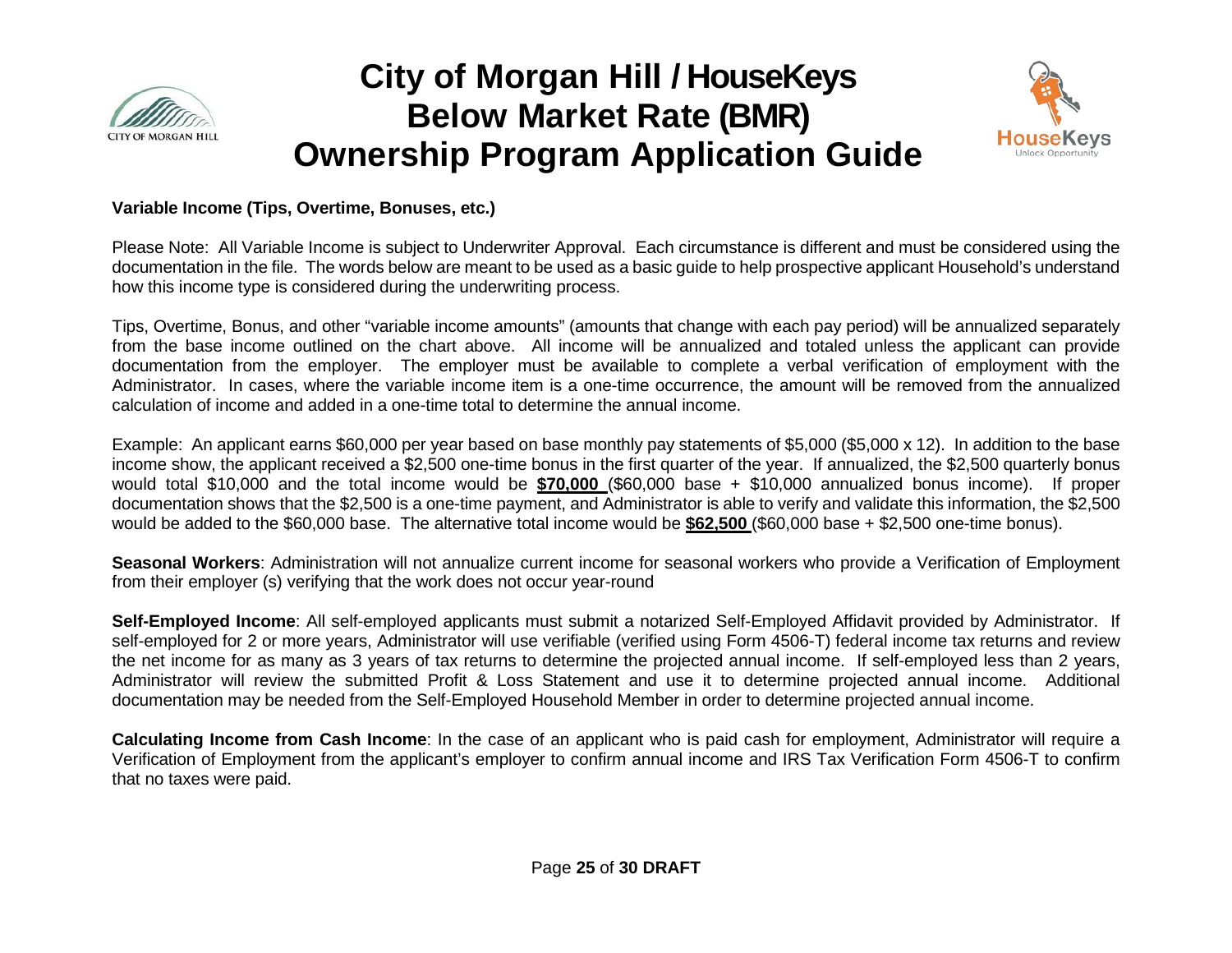



#### **Variable Income (Continued)**

**Income from Commercial Property or Land Owned**: The net income from any commercial property or land owned by any applicant shall be counted toward the annual Household income.

**Unemployed Applicants**: Unemployed applicants who are receiving no income at all should submit a Zero-Income Affidavit as provided by Administrator in place of income statements. Applicants receiving unemployment benefits do not need to complete the Zero-Income Affidavit as unemployment benefits are considered income.

#### **Additional Notes on Income Calculation**

If applicant has recently changed positions with employer, HouseKeys will determine the effect of the change on the applicant's eligibility and opportunity to receive bonus or overtime pay in the future

If applicant who has historically been employed on a part-time basis indicates that he or she will now be working full time (or vice versa), obtain written confirmation from borrower's employer

A verbal verification of employment (VOE) may be required for each employer

All material alterations, and/or omissions from the initial Registration, Application ID Questions, Opportunity Drawing Entry Form, Application Submission and Supporting Documents; including but not limited to household size, income and asset information, etc., are not permissible and will render all future re-submissions ineligible for review and approval for a period of one year. Exceptions for re-submissions are significant life events such as a job/career change, marriage, death, or the birth of a child and are at the discretion of the Administrator.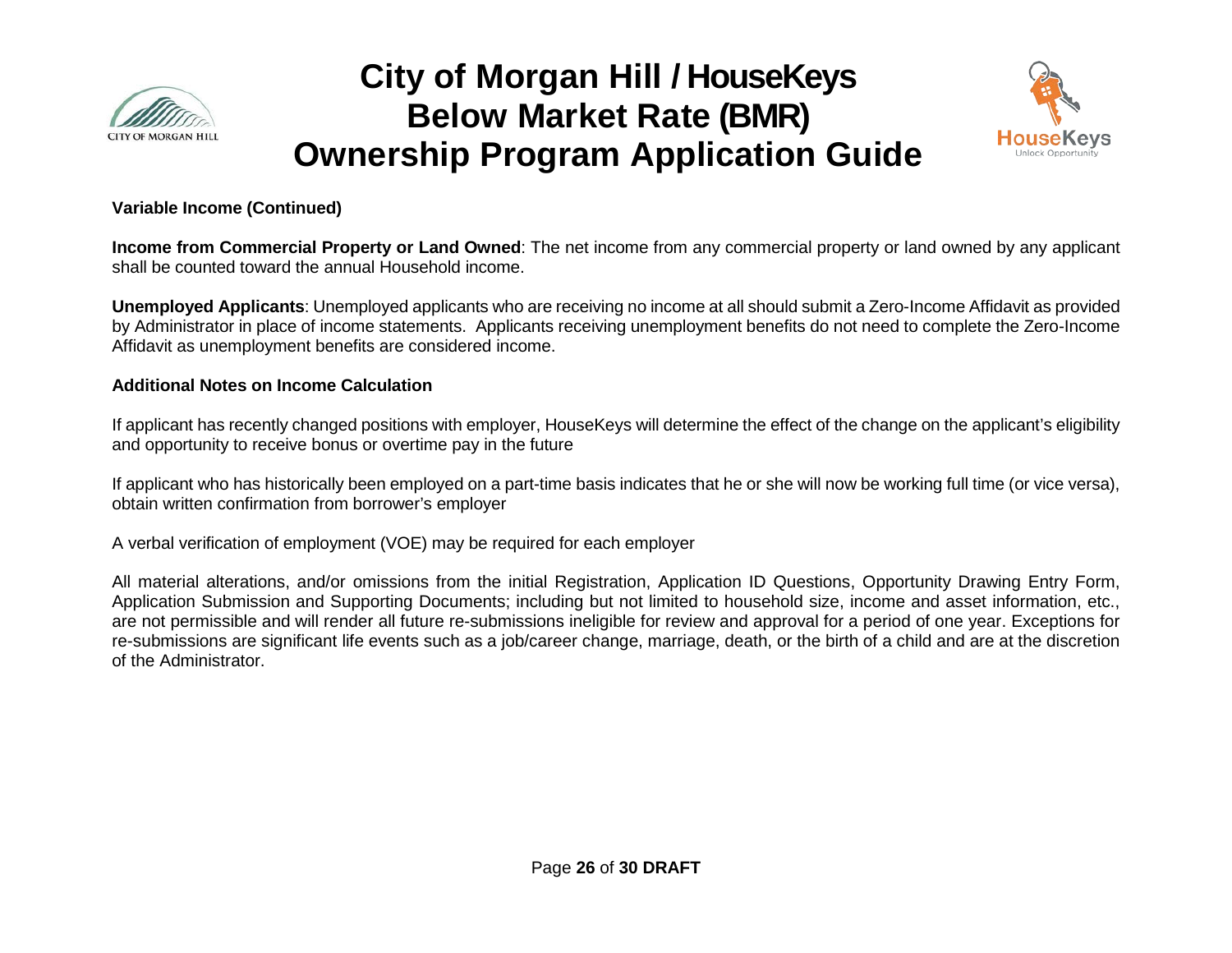



#### **10C. Determining Mortgage and Home Purchase Readiness**

Affordable homeownership programming requires that applicant Households who meet the basic requirements for being considered eligible, must also prove that the home purchase fits within their household budget and that they are able to successfully obtain mortgage financing. The following table summarizes the information needed by the Underwriter to approve a household:

| <b>Income</b><br>Profile &<br><b>Expense</b><br><b>Profile</b> | <b>HOUSING</b><br><b>PAYMENT</b><br><b>TO INCOME</b><br><b>RATIO</b> | • To qualify, an applicant's total housing payment, including principal & interest, taxes,<br>insurance, and association dues cannot exceed 40% of the income for Below Market<br>(BMR) home. For example, if your annual income is \$90,000 your maximum monthly<br>house payment cannot exceed \$3,000 or \$36,000 per year (40% of \$90,000 =<br>\$36,000 divided by $12 = $3,000$ ).<br>Additional debts will also be taken into consideration and cannot exceed 45% of<br>income.<br>Non-borrowing applicant's debt will be added to ratios<br>$\bullet$                                                                                                                                |
|----------------------------------------------------------------|----------------------------------------------------------------------|----------------------------------------------------------------------------------------------------------------------------------------------------------------------------------------------------------------------------------------------------------------------------------------------------------------------------------------------------------------------------------------------------------------------------------------------------------------------------------------------------------------------------------------------------------------------------------------------------------------------------------------------------------------------------------------------|
| <b>Expense</b><br><b>Profile</b>                               | <b>RENT</b><br><b>HISTORY</b>                                        | Applicants/co-applicants will need to show the last 6 months of rent history<br>$\bullet$<br>HouseKeys will review the current rent vs. the new housing payment for affordability.<br>Any circumstance where the new housing payment exceeds 150% of current rent will<br>be considered a "Payment Shock" risk. For example, if your current rent is \$1,000 per<br>month, then any housing payment exceeding \$1,500 per month would be considered a<br>potential payment shock risk $(\$1,000 \times 150\% = \$1,500)$ .<br>If Payment Shock risk exists, the underwriter may make an exception if compensating<br>$\bullet$<br>factors are present in the file (e.g. post-close reserves) |
| <b>Asset</b><br><b>Profile</b>                                 | <b>DOWN PAYMENT</b>                                                  | The minimum down payment for the BMR program is 3% of the purchase price with<br>$\bullet$<br>first mortgage loan amount equal to 97% of the purchase price.<br>The minimum 3% of the purchase price must come from the applicant's own funds,<br>$\bullet$<br>and be present in the applicant's account for at least 6 months<br>A gift can be used for any down payment amount more than 3% of the purchase price<br>$\bullet$<br>Note: In some cases, mortgage financing programs may require 5% of the purchase<br>$\bullet$<br>price in order to be approved                                                                                                                            |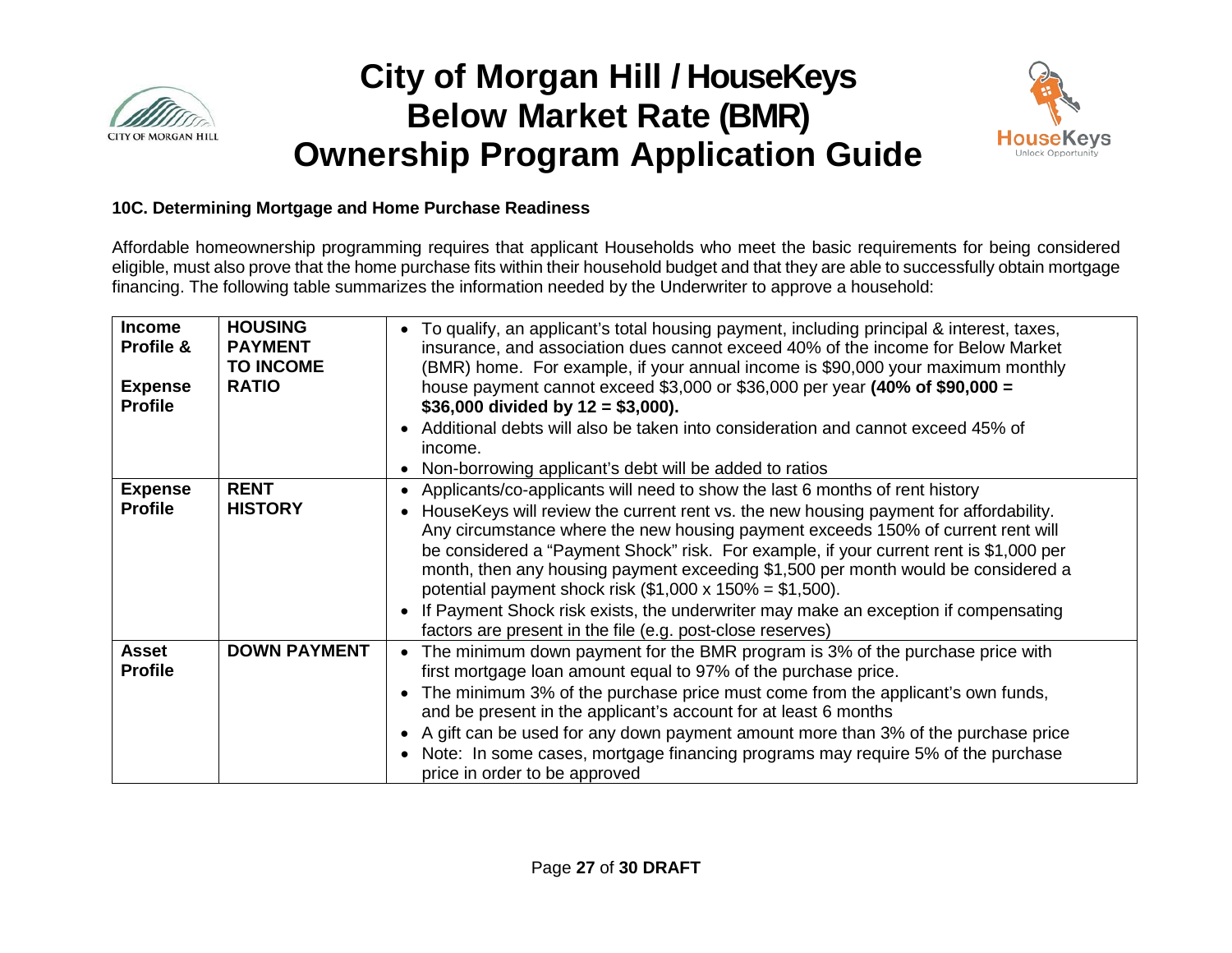



#### **10D. Public Record and Default Risk**

In addition to determining home purchase readiness, the Program Underwriter must also determine the risk of the property being lost to foreclosure or the risk of a lien being attached to the property that can adversely affect the resale process or excess sale proceeds. The following table summarizes the information needed by the Underwriter to reduce risk and approve a household:

| Liability<br>Profile &<br><b>Credit</b><br><b>Profile</b> | <b>CREDIT REPORT</b><br><b>AND CREDIT</b><br><b>SCORES</b>                                                                    | • A credit report is required for all applicants and non-borrowing applicants<br>The credit report must include information from all three credit bureaus (Experian,<br>$\bullet$<br>TransUnion, Equifax) and use a mortgage-risk model (used by licensed mortgage<br>lenders)<br>The lowest median (middle) score is used<br>٠<br>The minimum credit score is 620<br>An applicant or co-applicant with an unsatisfactory credit report will be denied.<br>We will be reviewing the Credit Report to identify all of the account balances and<br>monthly payments<br>The monthly payments on your credit report will be used to determine the total debt                                              |
|-----------------------------------------------------------|-------------------------------------------------------------------------------------------------------------------------------|-------------------------------------------------------------------------------------------------------------------------------------------------------------------------------------------------------------------------------------------------------------------------------------------------------------------------------------------------------------------------------------------------------------------------------------------------------------------------------------------------------------------------------------------------------------------------------------------------------------------------------------------------------------------------------------------------------|
|                                                           |                                                                                                                               | ratio (total debt and household payments divided by monthly income)                                                                                                                                                                                                                                                                                                                                                                                                                                                                                                                                                                                                                                   |
| <b>Public</b><br><b>Record</b><br><b>Profile</b>          | <b>PUBLIC RECORD</b><br><b>SEARCH</b><br><b>(DETERMINED</b><br><b>USING A</b><br><b>STATEMENT OF</b><br><b>IDENTITY FORM)</b> | As stated above, the total debt ratio cannot exceed 45% of monthly income<br>An applicant or Co-applicant may apply for consideration under the following<br>$\bullet$<br>circumstances:<br>Chapter 13 bankruptcy – after 2 years from discharge or 4 years from dismissal.<br>Chapter $7$ – after 4 years from discharge<br>$\bullet$<br>Short Sale/Deed in Lieu - after 4 years<br>Foreclosure - after 7 years<br>All applicants, co-applicants, and non-borrowing spouse cannot have liens outstanding at the<br>time of the home purchase<br>All liens, including IRS liens, or any past due money owed to the IRS, shall be required to be<br>paid off prior to being issued a program approval. |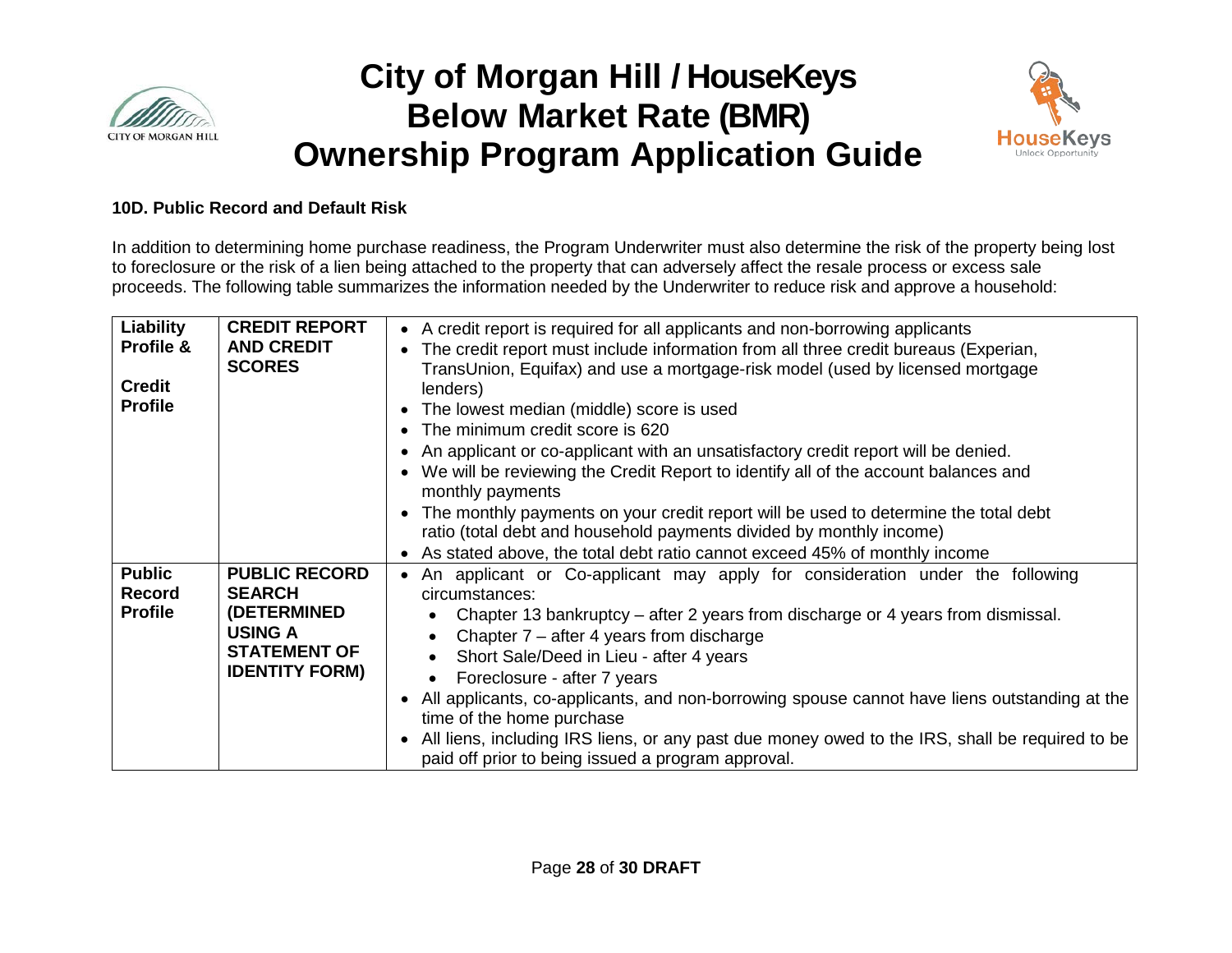



#### **11. TRANSACTION AND DOCUMENT HANDLING**

#### **File Stacking (List of Documents Needed for Each Stage of the Transaction)**

If application is approved, and the applicant Household is cleared to move forward with the purchase, the applicant's lender must supply the following documentation to the Administrator (**Financing File Stacking Order**):

- 1. Lender Checklist (listing all the loan documents)
- 2. Loan Application with final figures and lending terms (currently known as a 1003)
- 3. Uniform Underwriting and Transmittal Summary (currently known as 1008)
- 4. Mortgage Loan Commitment Letter
- 5. Loan Estimate

Routing documents to the City for signatures can take 10 to 14 business days. Before any transaction documentation can be sent to the City for signature, the following documents will need to be in the Administrator's file (**Pre-Close Stacking Order**):

- 1. Estimated Settlement Statement Seller (Re-Sale and Acquisition Transactions Only)
- 2. Estimated Settlement Statement Buyer
- 3. Estimated Settlement Statement Master
- 4. Copy of 1<sup>st</sup> Lender Note & Deed of Trust
- 5. Copy of 1<sup>st</sup> Lender Escrow Instructions
- 6. 1st Lender Request for Notice of Default
- 7. Copy of any Subordinate Lender Notes and Deeds of Trust
- 8. Copy of any Subordinate Lender Escrow Instructions
- 9. Subordinate Lender Request for Notice of Default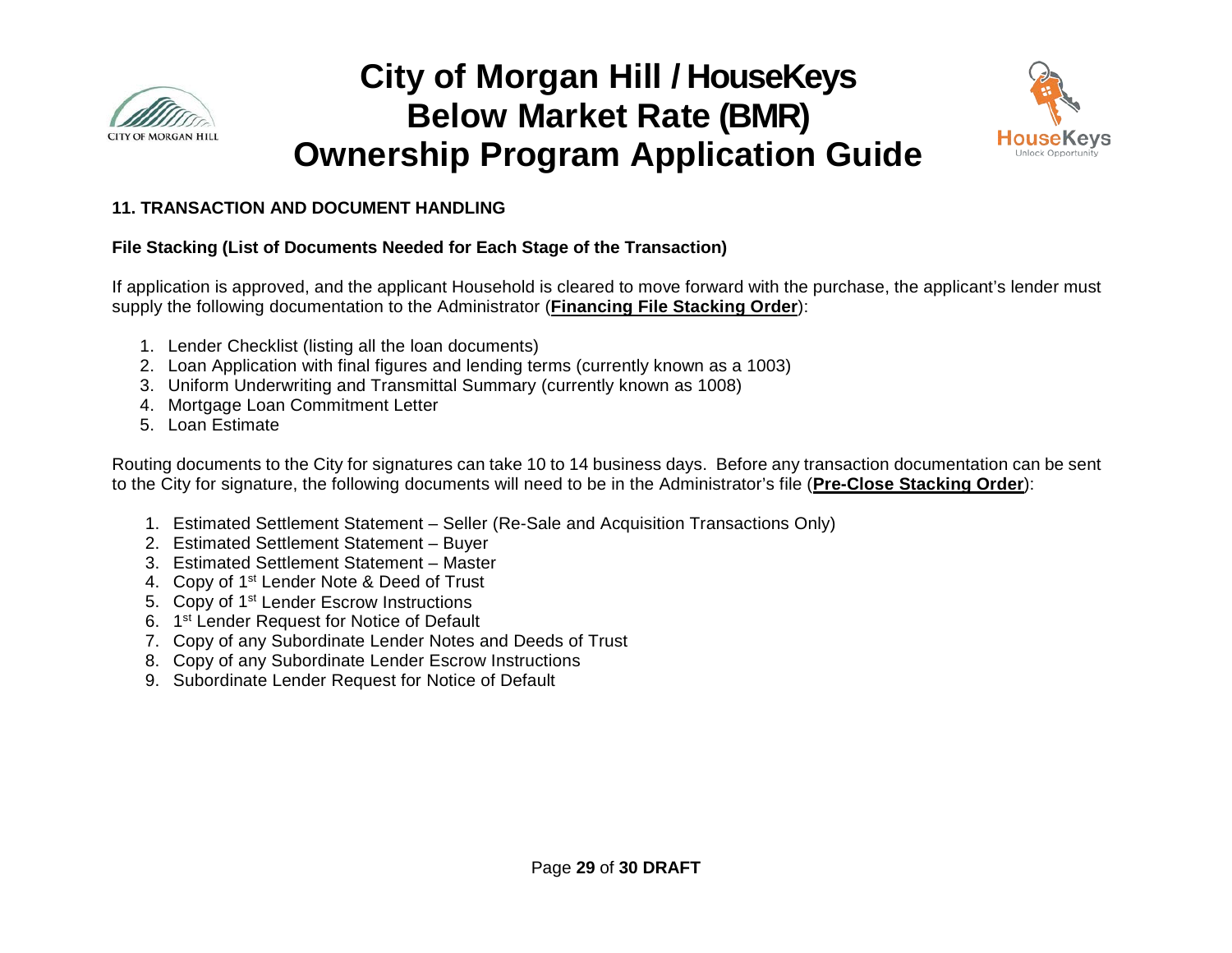



After closing, the Title Company must provide the following to the Administrator (**Post-Close Stacking Order**)

- 1. Executed BMR Agreements Docs, Notes and Deeds of Trust
- 2. Recorded Agreement
- 3. Recorded Request for Notice of Default
- 4. Final Settlement Statement Seller (Re-Sale and Acquisition Transactions Only)
- 5. Final Settlement Statement Buyer
- 6. Final Settlement Statement Master
- 7. Alta Policy

#### **Length of Escrow and Fall-Out Risk**

The typical escrow period for a BMR Unit sale is 90 days. This period can stretch out longer if the property is under construction and there are delays. Applicant Households must be prepared for a long escrow period and to continually keep their file updated to comply with the one hundred twenty-day (120-Day) application review period. Households must be eligible and qualified through to close of escrow. Unfortunately, a change in the application file during the escrow period can cause the applicant Household to become disqualified and lose out on the purchase opportunity.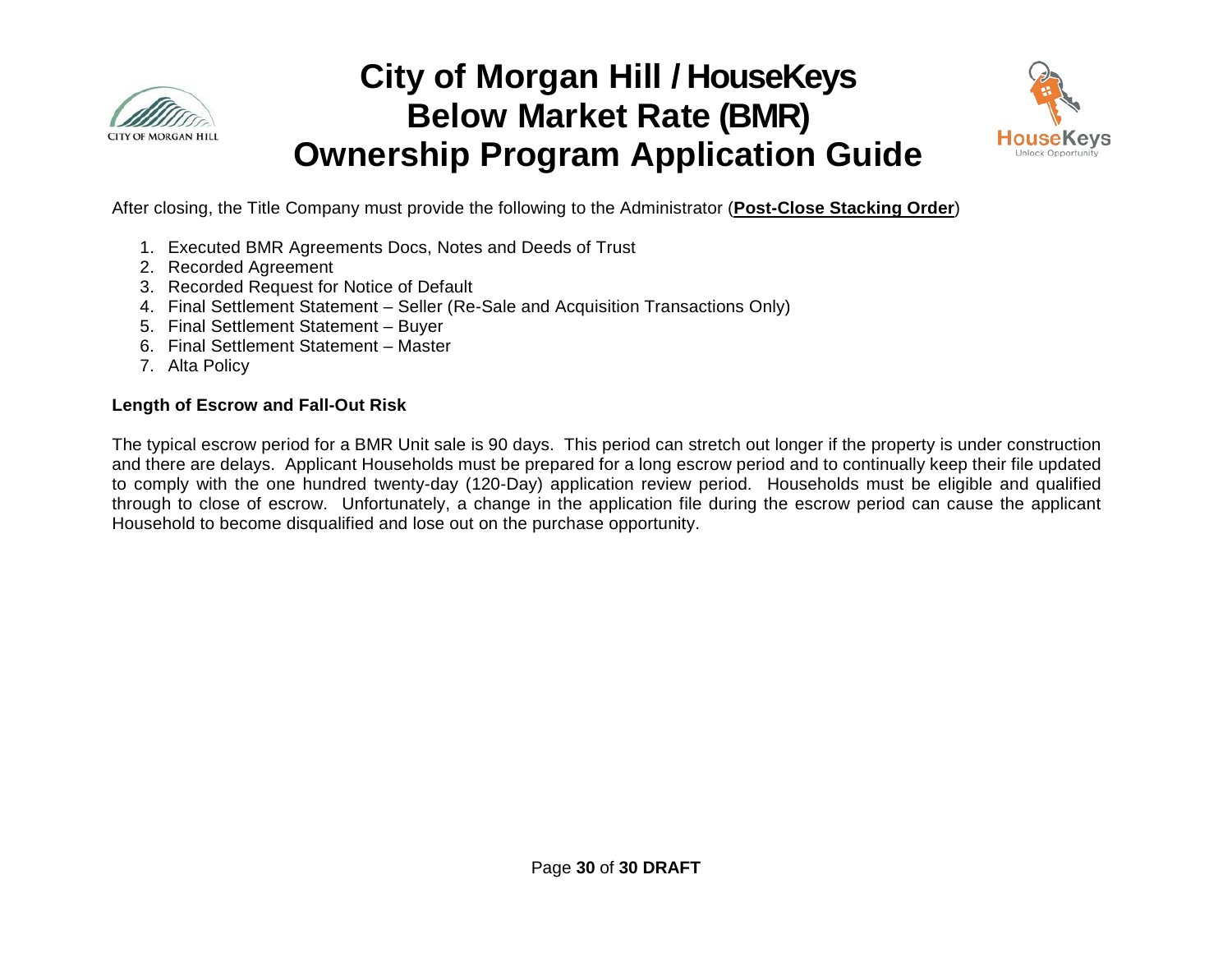



### **12. REASONABLE ACCOMMODATION AND EXCEPTION REQUESTS**

Accommodations in Program rules, policies, practices, or services, when such accommodations may be necessary to afford persons with disabilities, or a household with a member with disabilities, equal opportunity to apply for a BMR home. The requested accommodation must be reasonably related to the particular disability of the household member, and must be necessary in order to provide the household with equal access to housing.

Households or individual applicants unable to produce any particular document required in the application form for legitimate reasons beyond their control (natural disaster, military service, refugee status, domestic violence, witness protection program, disability etc.) may request an exception for that particular document.

Upon such request, Administrator may request a reasonably equivalent alternative document, and/or any additional supporting documentation deemed necessary by the Program Processor and Program Underwriter to verify eligibility of the Applicant/Co-Applicant and/or their entire Household.

Exceptions related to disabilities (reasonable accommodations) may be requested according to this procedure, with a brief description of the exception(s) needed due to the Applicant's disability. The City and Administrator will consider the requested exception and will provide a written response within 14 calendar days, stating if the requested exception can be granted in full or part and the reason for such decision. The Administrator may approve or deny such request. If denied, Applicants may submit an appeal of such denial to the City.